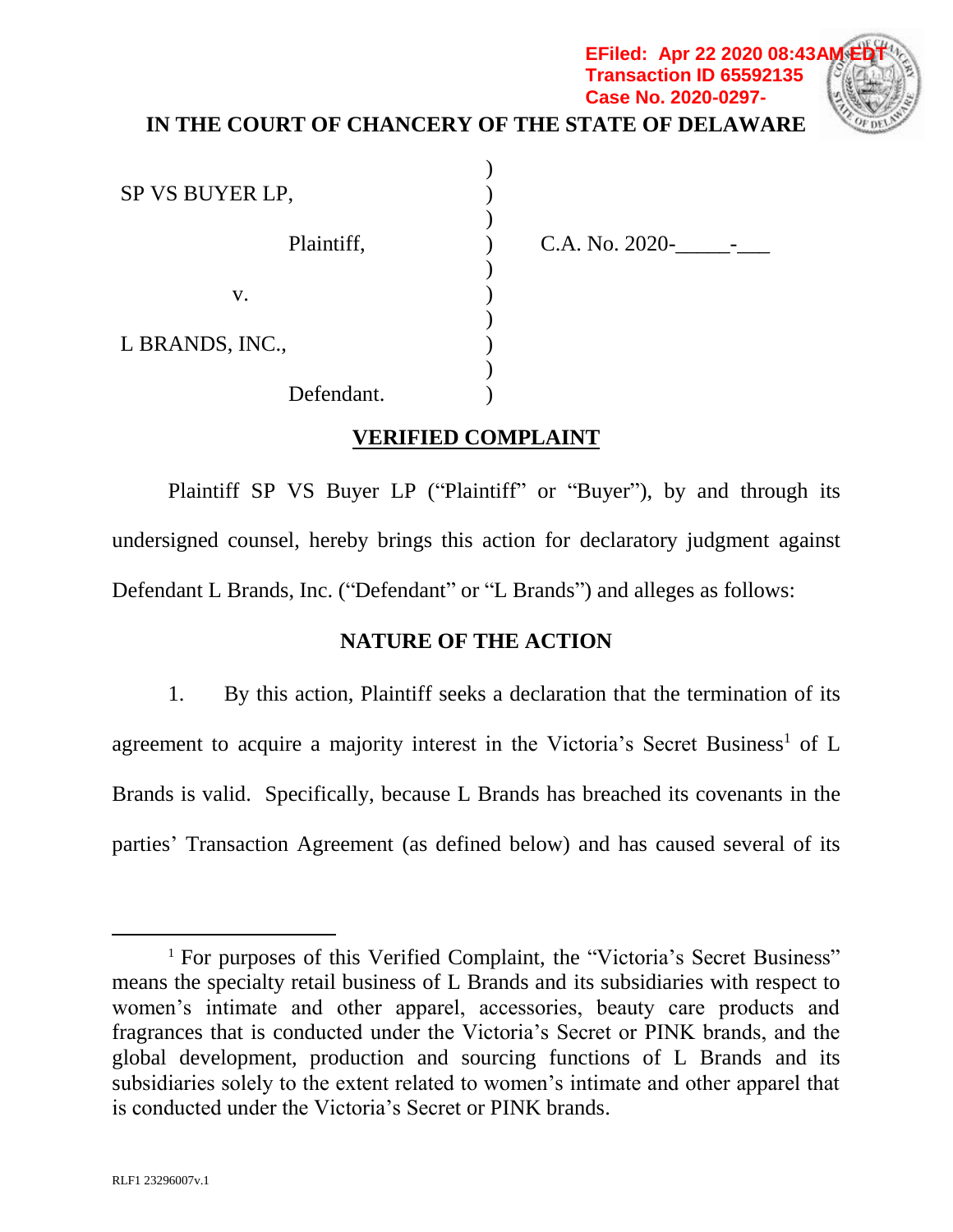representations and warranties in the Transaction Agreement to become false, L Brands cannot satisfy the conditions precedent to closing, and Plaintiff was permitted to terminate the Transaction (as defined below). The spread of a novel coronavirus ("COVID-19") provides no relief to L Brands under the terms of the Transaction Agreement that Plaintiff seeks to enforce.

2. On February 20, 2020, the parties entered into a transaction agreement (the "Transaction Agreement") pursuant to which the Victoria's Secret Business would be separated from L Brands and placed into a privately-held company majority-owned by an affiliate of private equity firm Sycamore Partners ("Sycamore"). A true and correct copy of the Transaction Agreement is attached hereto as Exhibit A. Pursuant to the Transaction Agreement, L Brands would transfer certain assets and liabilities relating to the Victoria's Secret Business to a newly formed subsidiary and sell 55% of the equity interests in that subsidiary to Buyer (the "Transaction"). L Brands estimated that the purchase price for this 55% equity interest in the Victoria's Secret Business, after accounting for certain liabilities, would be approximately \$525 million. L Brands and Buyer anticipated closing the Transaction in the second quarter of 2020.

3. Less than one month after L Brands entered into the Transaction Agreement with Plaintiff, however, it closed nearly all of its approximately 1,600 Victoria's Secret and PINK brick and mortar locations globally, including all 1,091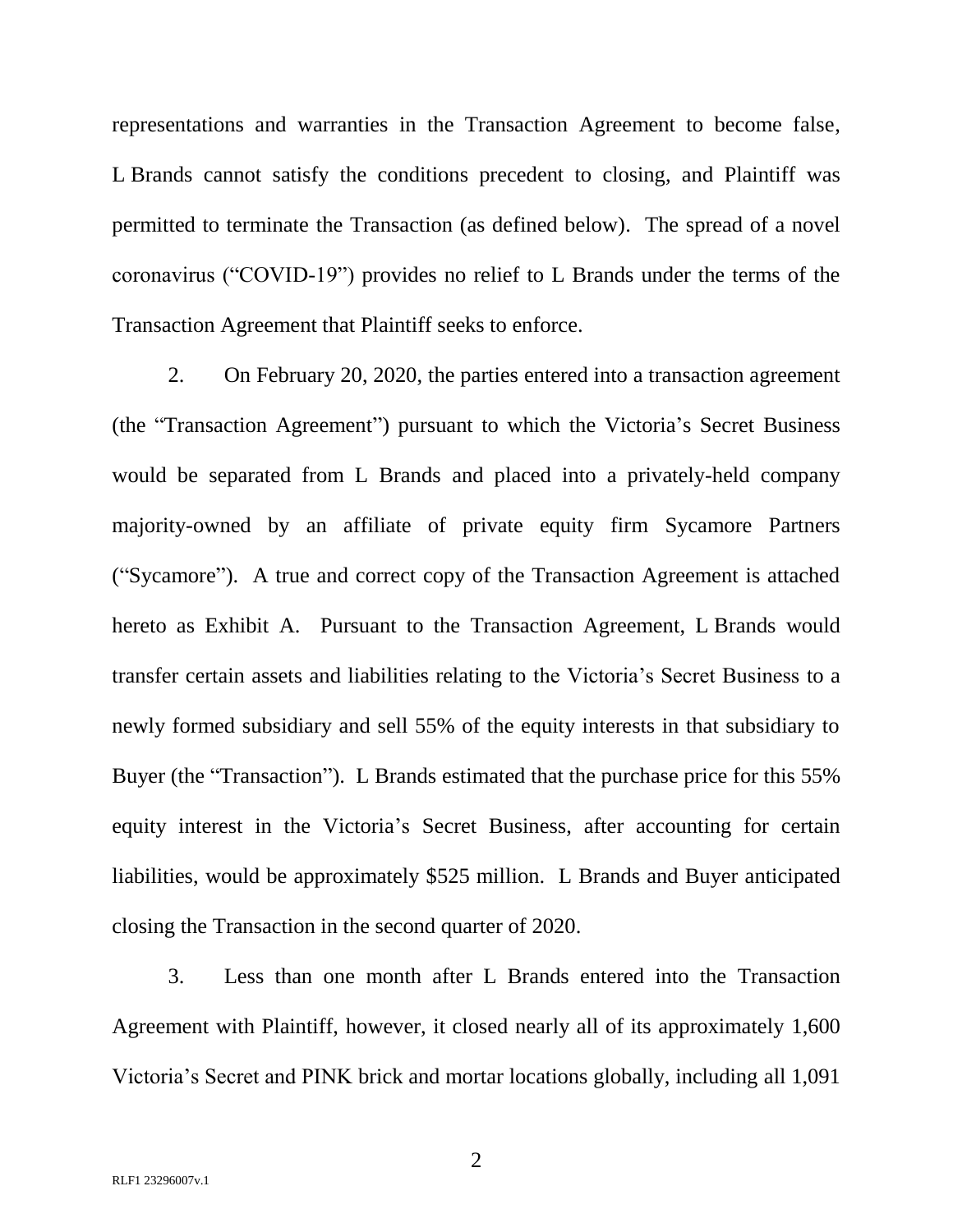of its Victoria's Secret and PINK stores in the United States and Canada. More importantly however, L Brands also took the following voluntary actions with respect to the Victoria's Secret Business: furloughed most of the employees of the Victoria's Secret Business; reduced by 20% the base compensation of all employees at the level of senior vice president and above, and deferred annual merit increases for 2020; drastically reduced new merchandise receipts which, when coupled with L Brands' failure to dispose of existing out-of-season, obsolete and excess merchandise, has saddled the Victoria's Secret Business with a stock of merchandise of greatly diminished value; and failed to pay rent during April 2020 for its retail stores in the United States<sup>2</sup>. All of these actions were taken by L Brands in violation of the Transaction Agreement.

4. That these actions were taken as a result of or in response to the COVID-19 pandemic is no defense to L Brands' clear breaches of the Transaction Agreement. Specifically, L Brands agreed that a condition to Plaintiff's obligation to close the Transaction is that L Brands "shall have performed in all material respects all of its other obligations [under the Transaction Agreement] required to be performed by it on or prior to the Closing Date." Those obligations included L Brands' covenant that it "shall and shall cause its Subsidiaries to conduct the

<sup>2</sup> https://www.wsj.com/articles/landlords-companies-clash-over-rentpayments-during-coronavirus-11586865600. (Last visited on April 22, 2020).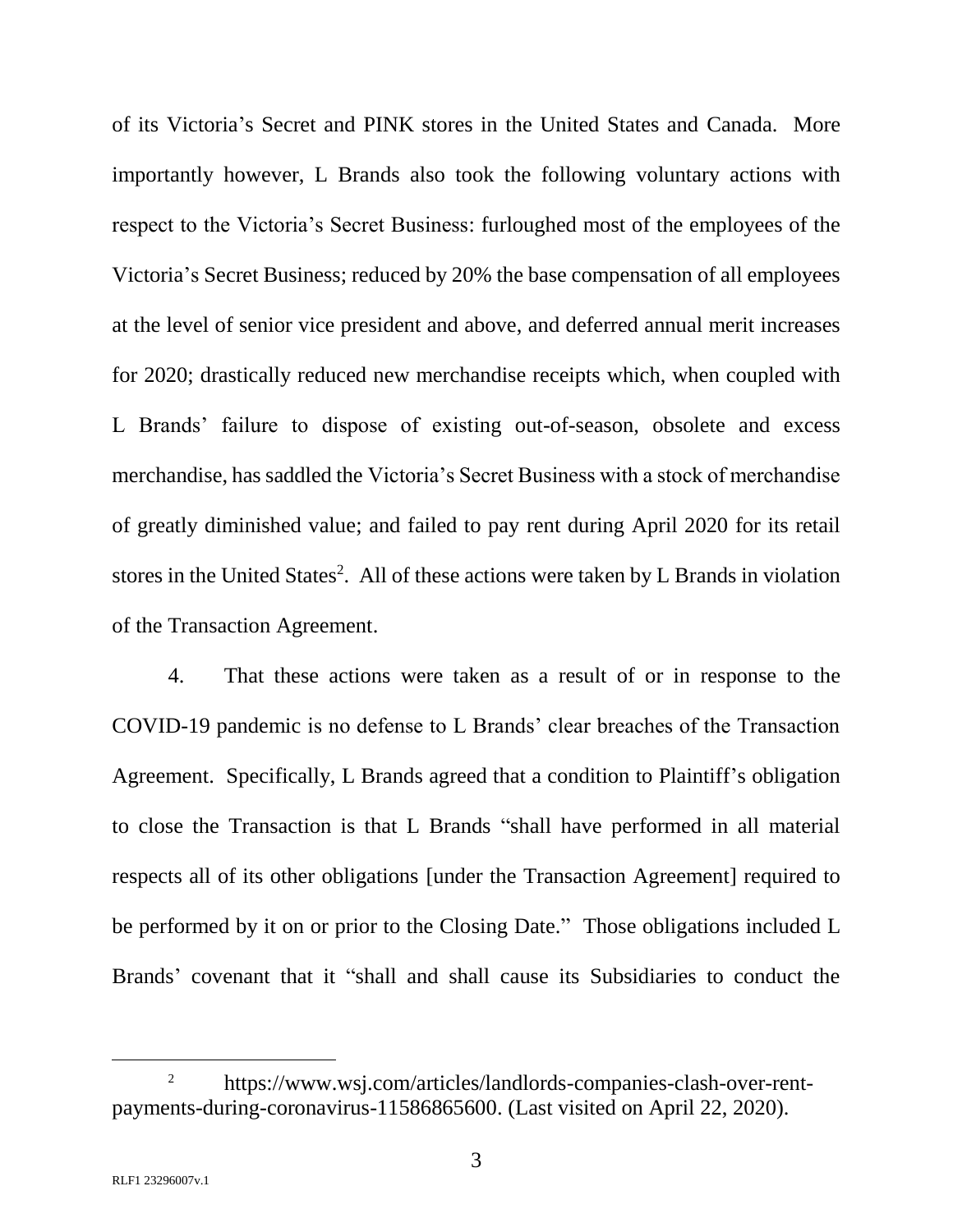Business in the ordinary course consistent with past practice." Those obligations also included L Brands' covenant not to, and to cause its subsidiaries not to, "change any cash management policies, practices, principles or methodologies used with respect to the Business." The actions taken by L Brands' have materially breached these covenants, among others, and these breaches are not capable of being cured. These actions have caused significant damage to the Victoria's Secret Business.

5. As a result, the conditions precedent to closing the Transaction cannot be satisfied, and Plaintiff terminated the Transaction Agreement on April 22, 2020. Plaintiff brings this action seeking a declaratory judgment that the termination is valid.

#### **PARTIES**

6. Plaintiff SP VS Buyer LP is a Delaware limited partnership and referred to as "Buyer" in the Transaction Agreement. SP VS Buyer LP is an affiliate of Sycamore.

7. Non-party Sycamore is a private equity firm based in New York. Sycamore specializes in retail and consumer investments.

8. Defendant L Brands is a publicly traded Delaware corporation with its principal place of business in Columbus, Ohio. L Brands is referred to as "Parent" in the Transaction Agreement. L Brands, through Victoria's Secret, PINK and Bath & Body Works, is an international retail company. L Brands operates almost 3,000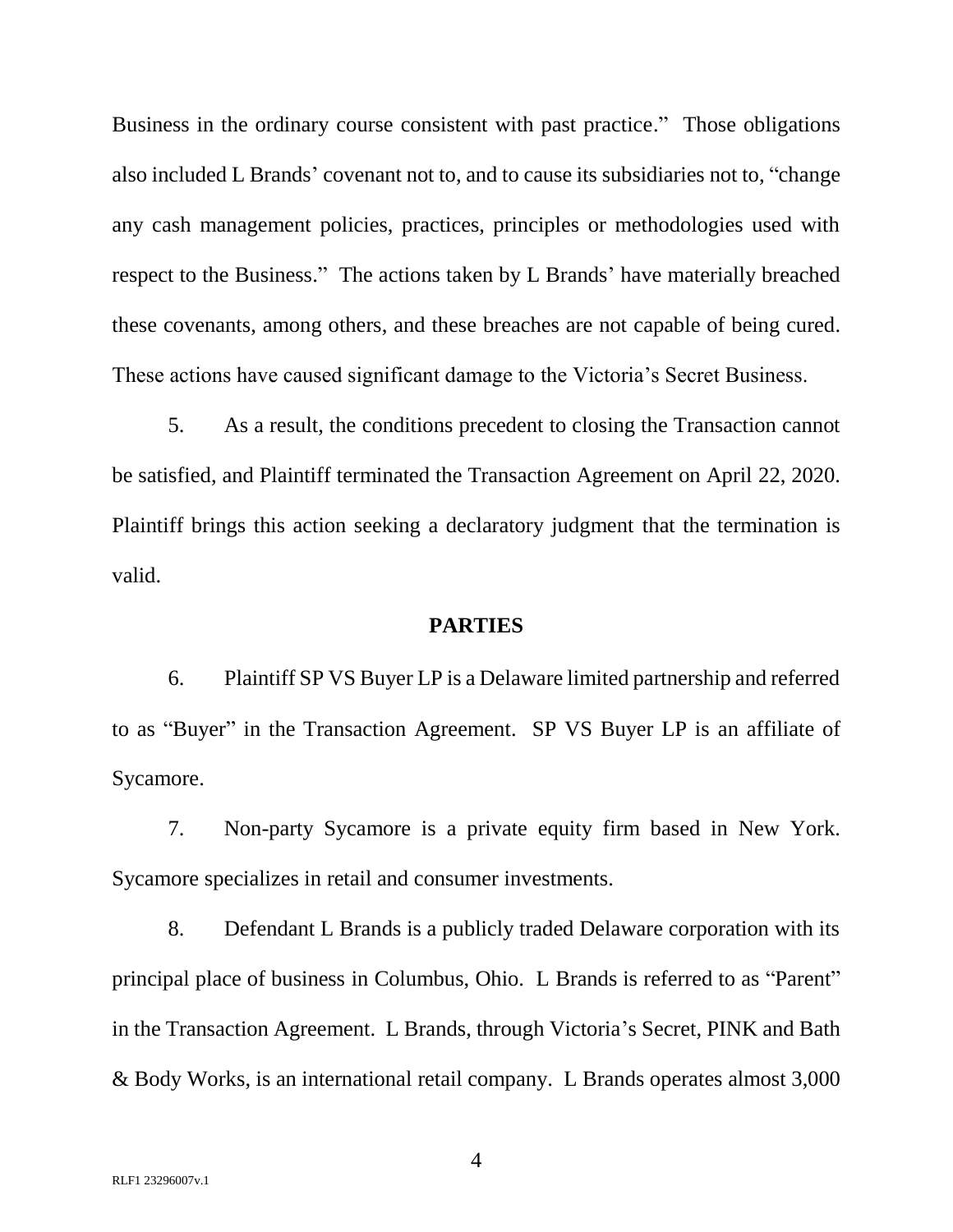company-owned specialty stores in the United States, Canada, the United Kingdom, Ireland and Greater China (China and Hong Kong), and its brands are sold in more than 650 franchised, licensed and wholesale locations worldwide. The Victoria's Secret Business includes 1,180 of L Brands' company-owned stores, with an additional 440 Victoria's Secret stores operating under franchise, license and wholesale arrangements.

#### **JURISDICTION AND VENUE**

9. This Court has subject matter jurisdiction under 10 *Del. C.* § 6501 to declare the rights, status and other legal relations of the parties to the Transaction Agreement.

10. This Court has personal jurisdiction over L Brands, a Delaware corporation, pursuant to 8 *Del. C.* § 321.

11. Venue is proper before this Court pursuant to Section 11.06 of the Transaction Agreement which provides that the "parties hereto agree that any suit, action or proceeding seeking to enforce any provision of, or based on any matter arising out of or in connection with, this Agreement or the transactions contemplated hereby shall be brought in the Chancery Court of the State of Delaware." Further, Section 11.05 of the Transaction Agreement provides that the Transaction Agreement shall be governed by and construed in accordance with the law of the State of Delaware, without regard to conflicts of law rules.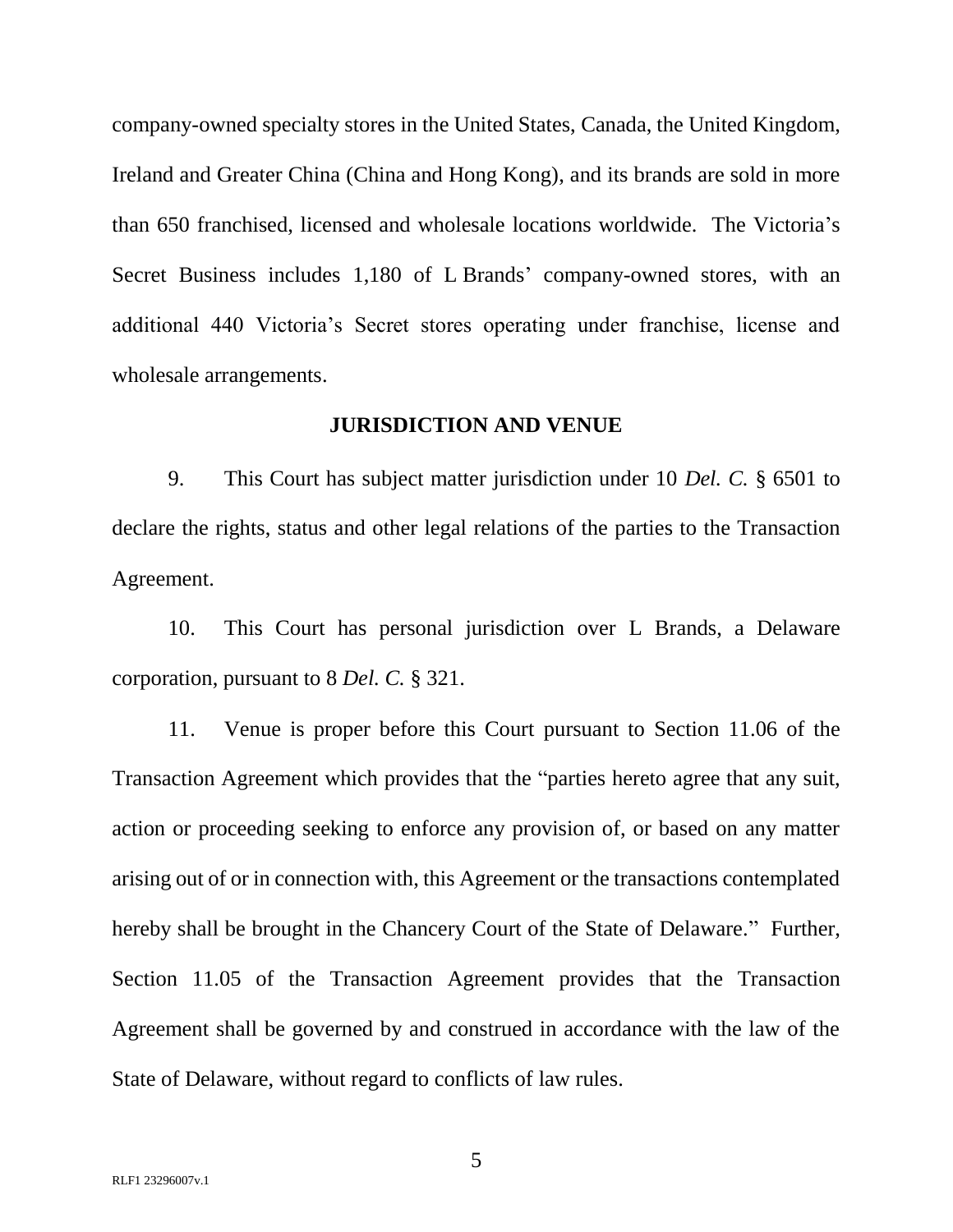#### **BACKGROUND**

#### **A. Beginning of the Transaction**

12. On February 20, 2020, L Brands announced a planned sale of a majority stake in the Victoria's Secret Business to Buyer for a purchase price estimated by L Brands of approximately \$525 million (after accounting for certain liabilities). Buyer would own a 55% controlling interest in the Victoria's Secret Business, while L Brands would maintain a 45% interest.

13. L Brands also owns Bath & Body Works. The Transaction would position Bath & Body Works to become a standalone public company while separating the Victoria's Secret Business into a privately-held entity.

#### **B. The Transaction Agreement**

14. The Transaction Agreement was executed by Plaintiff and Defendant on February 20, 2020. The 101-page agreement is a carefully negotiated agreement between sophisticated and well-advised commercial parties. Because Plaintiff would be acquiring a majority stake in a global business, it negotiated for a Transaction Agreement that imposed a detailed set of obligations on the Defendant with respect to the conduct of the Victoria's Secret Business between signing and closing. Because of the critical importance of maintaining the value associated with the Victoria's Secret Business pending the closing of the Transaction, L Brands agreed to a detailed set of conditions to closing that included the accuracy of various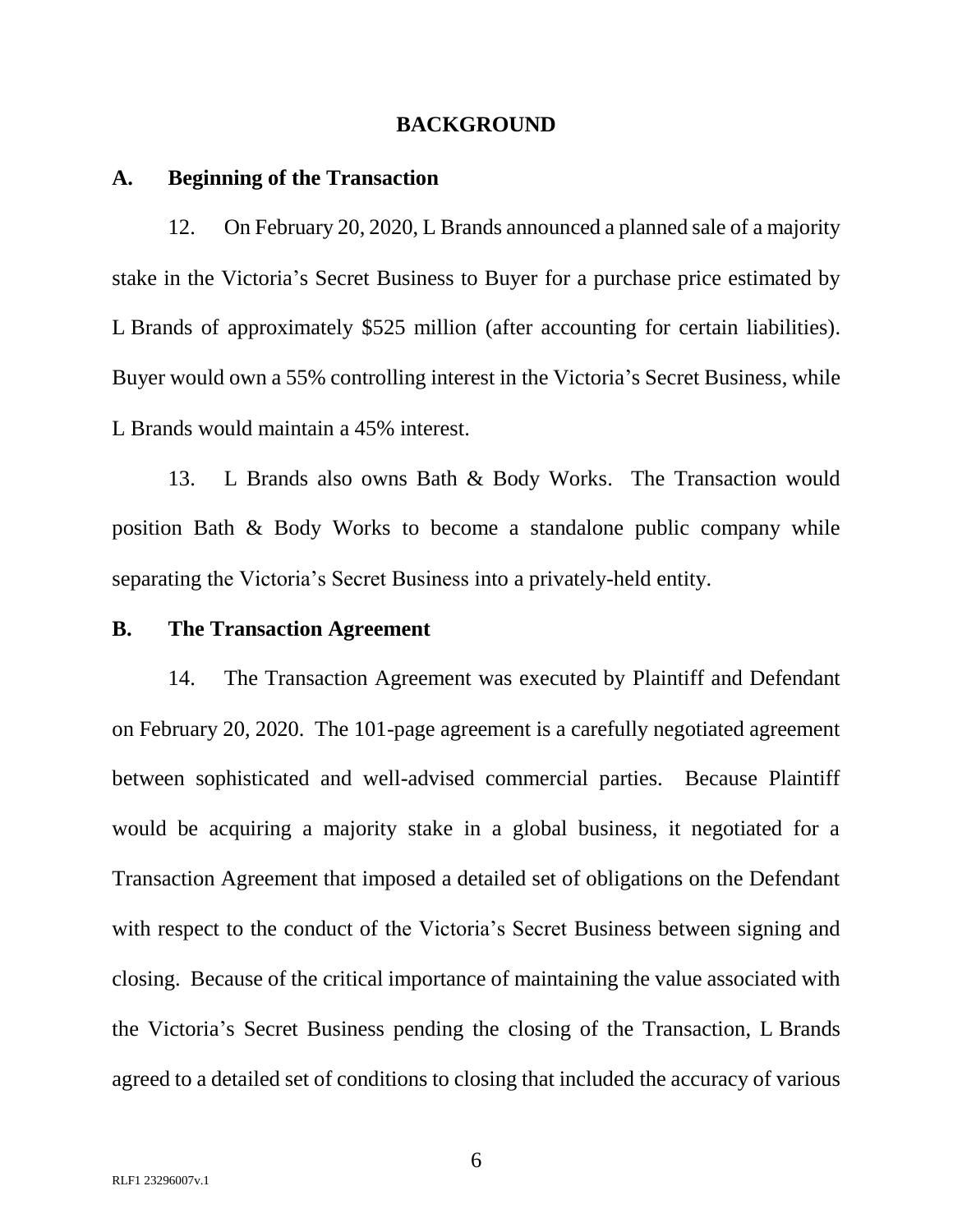representations and warranties made by L Brands and the performance in all material respects by L Brands of various covenants. Thus, any "allocation of risk" negotiated by the parties is reflected only through the precise terms of the Transaction Agreement.<sup>3</sup>

15. Article 8 of the Transaction Agreement sets forth the conditions to the closing of the Transaction. In particular, Section 8.02 provides the conditions precedent to Plaintiff's obligation to close the Transaction. Significantly, these conditions include that "Parent shall have performed in all material respects all of its other obligations [under the Transaction Agreement] required to be performed by it on or prior to the Closing Date." TA  $\S 8.02(a)(ii)$ .

16. Another condition precedent to Plaintiff's obligation to close the Transaction is that:

> (i) The representations and warranties of Parent contained in Section 3.09(a) shall be true and correct at and as of the Closing Date, as if made at and as of such date, . . . and (iii) the representations and warranties of Parent contained in Article 3 other than Section 3.09(a), Section 3.01, Section 3.02, Section 3.05, Section 3.06 and Section 3.19 (determined without regard to any qualification or exception contained therein relating to "material", "materiality", "Material Adverse Effect" or any similar qualification or standard) shall be true and correct at and as of the Closing Date, as if made at and as of such date (except with respect to representations and warranties that are made

<sup>&</sup>lt;sup>3</sup> Section 10.01(d) of the Transaction Agreement provides that either party may choose not to proceed with the Transaction if it has not been completed by August 20, 2020, which date may be extended by either party to November 20, 2020, under certain limited circumstances.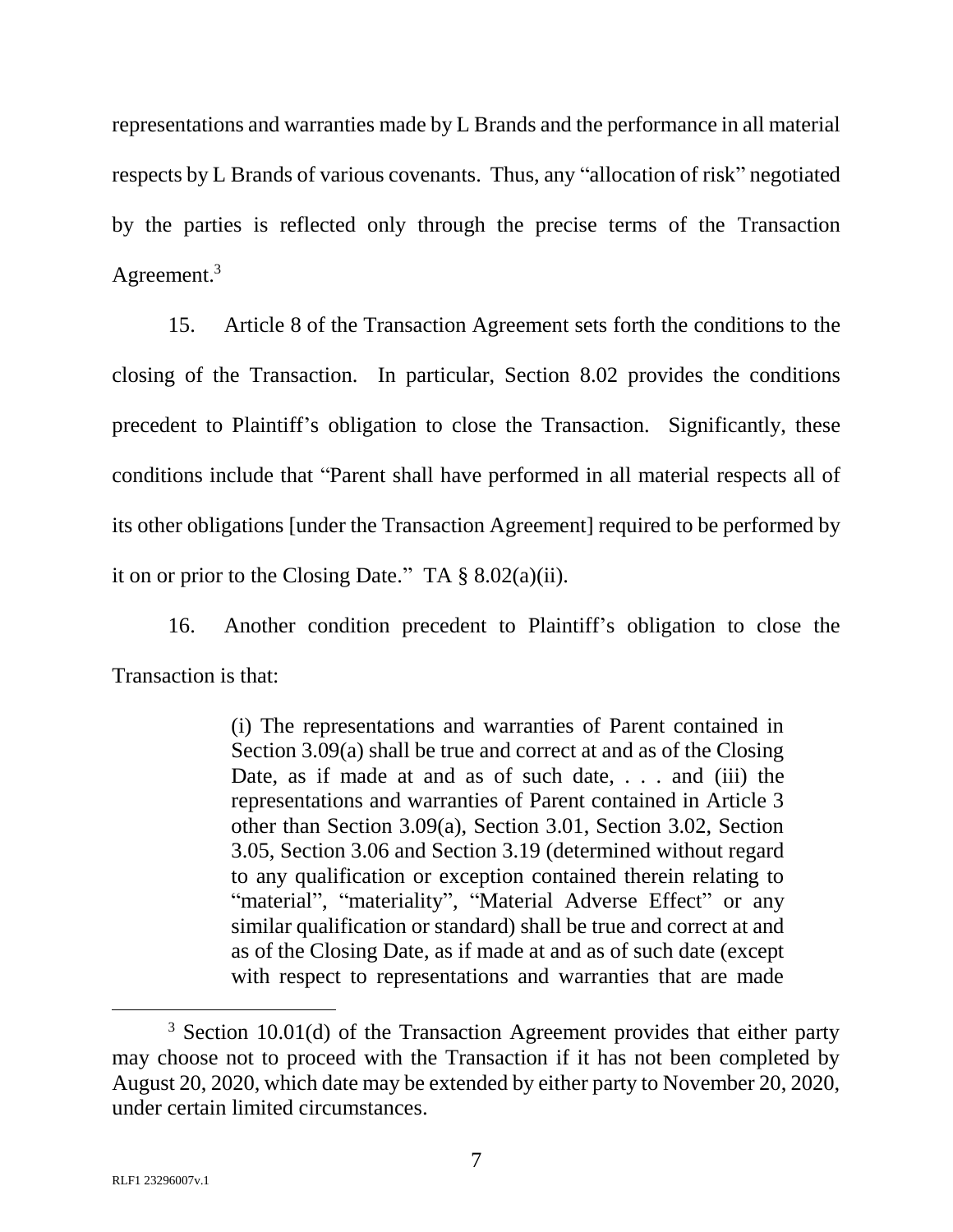expressly as of a specific date, which representations and warranties shall be true and correct as of such date), in the case of this clause (iii) with only such exceptions as has not had and would not reasonably be expected to have, individually or in the aggregate, a Material Adverse Effect.

TA §§ 8.02(b)(i) and 8.02(b)(iii).

## **C. L Brands' Covenants**

17. L Brands made certain covenants and accepted certain limitations on its

conduct between signing and closing. Among other things, L Brands made

important promises with respect to the conduct of the Victoria's Secret Business.

Specifically, L Brands covenanted that:

From the date hereof until the Closing Date, except as contemplated by this Agreement or pursuant to the Restructuring Transactions, as required by Applicable Law or any Governmental Authority, as disclosed on Section 5.01(a) of the Parent Disclosure Schedule or as consented to in writing by Buyer (such consent not to be unreasonably withheld, conditioned or delayed), **[L Brands] shall and shall cause its Subsidiaries to conduct the Business in the ordinary course consistent with past practice** and to use their reasonable best efforts to preserve intact the business organizations of the Business and the relationships of the Business with third parties and to keep available the services of the Business's present officers and employees; *provided* that no action by Parent or any of its Subsidiaries that is set forth on Section 5.01(b) of the Parent Disclosure Schedule or consented to in writing by Buyer in accordance with Section 5.01(b) shall be deemed to be a breach of this Section 5.01(a).

TA § 5.01(a) (emphasis added).

18. In addition, L Brands covenanted that it would not, and would cause its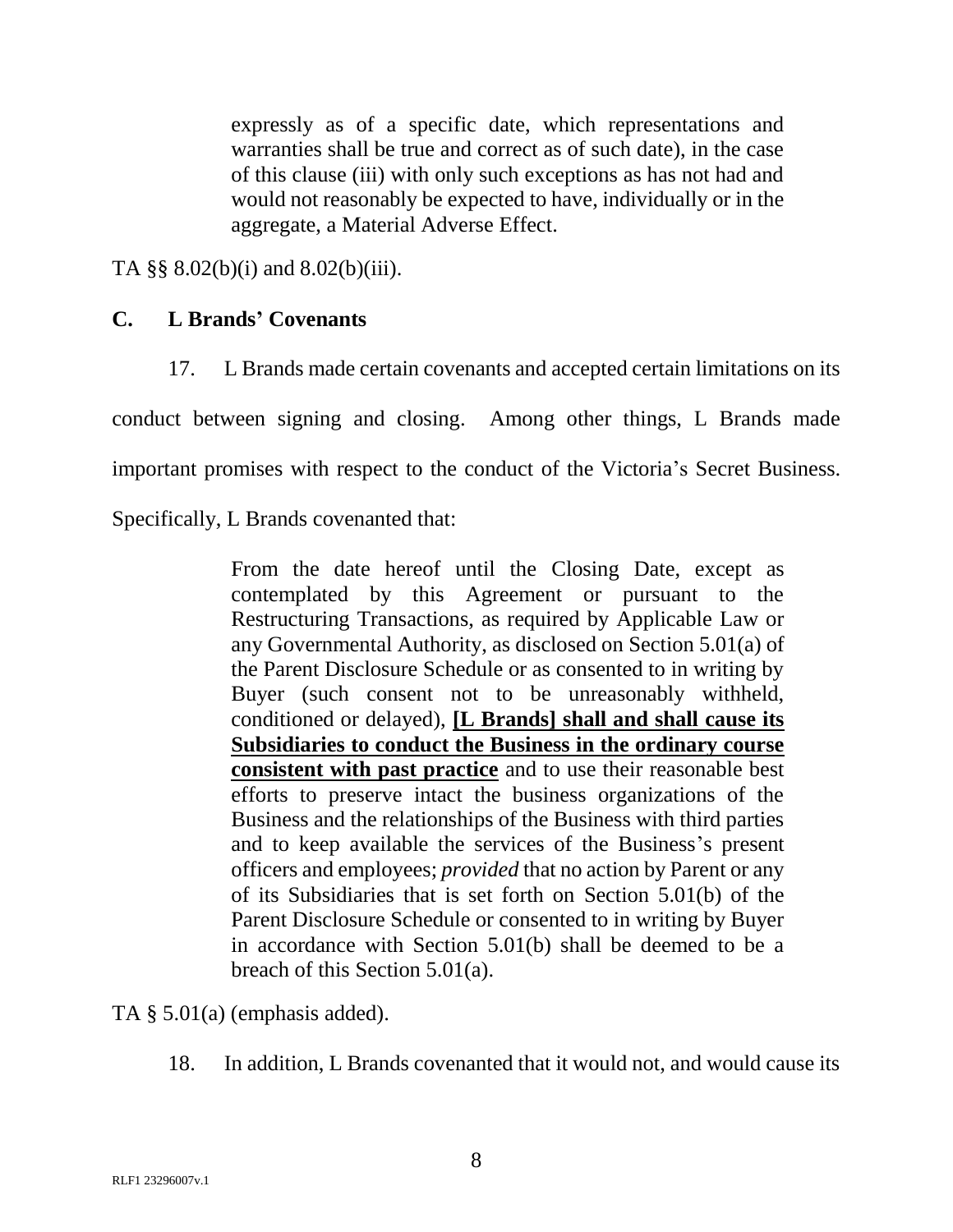subsidiaries not to "change any cash management policies, practices, principles or methodologies used with respect to the Business." TA  $\S 5.01(b)(xv)(y)$ .

# **D. L Brands' Representations and Warranties**

19. L Brands also made a number of representations and warranties to

Plaintiff, the inaccuracy of which results in the failure of a condition to Plaintiff's

obligation to close the Transaction.

20. Among other things, L Brands represented that:

Since the Reference Date, there has not been any state of facts, circumstance, condition, event, change, development, occurrence, result or effect that has had or would reasonably be expected to have, individually or in the aggregate, a Material Adverse Effect.<sup>4</sup>

TA § 3.09(a).

21. L Brands also represented that:

Since the Reference Date, except for transactions contemplated by this Agreement (including the Restructuring Transactions), as set forth on Section 5.01(a) of the Parent Disclosure Schedule or for transactions undertaken with the prior written consent of Buyer, the Business has been conducted in the ordinary course of business consistent with past practice in all material respects.

TA § 3.09(b).

22. L Brands also represented that:

Since the Reference Date . . . there has not been any action taken by Parent or any of its Subsidiaries (including any Acquired Company) that, if taken during the period from the date of this

<sup>4</sup> The Transaction Agreement defines the Reference Date as November 2, 2019.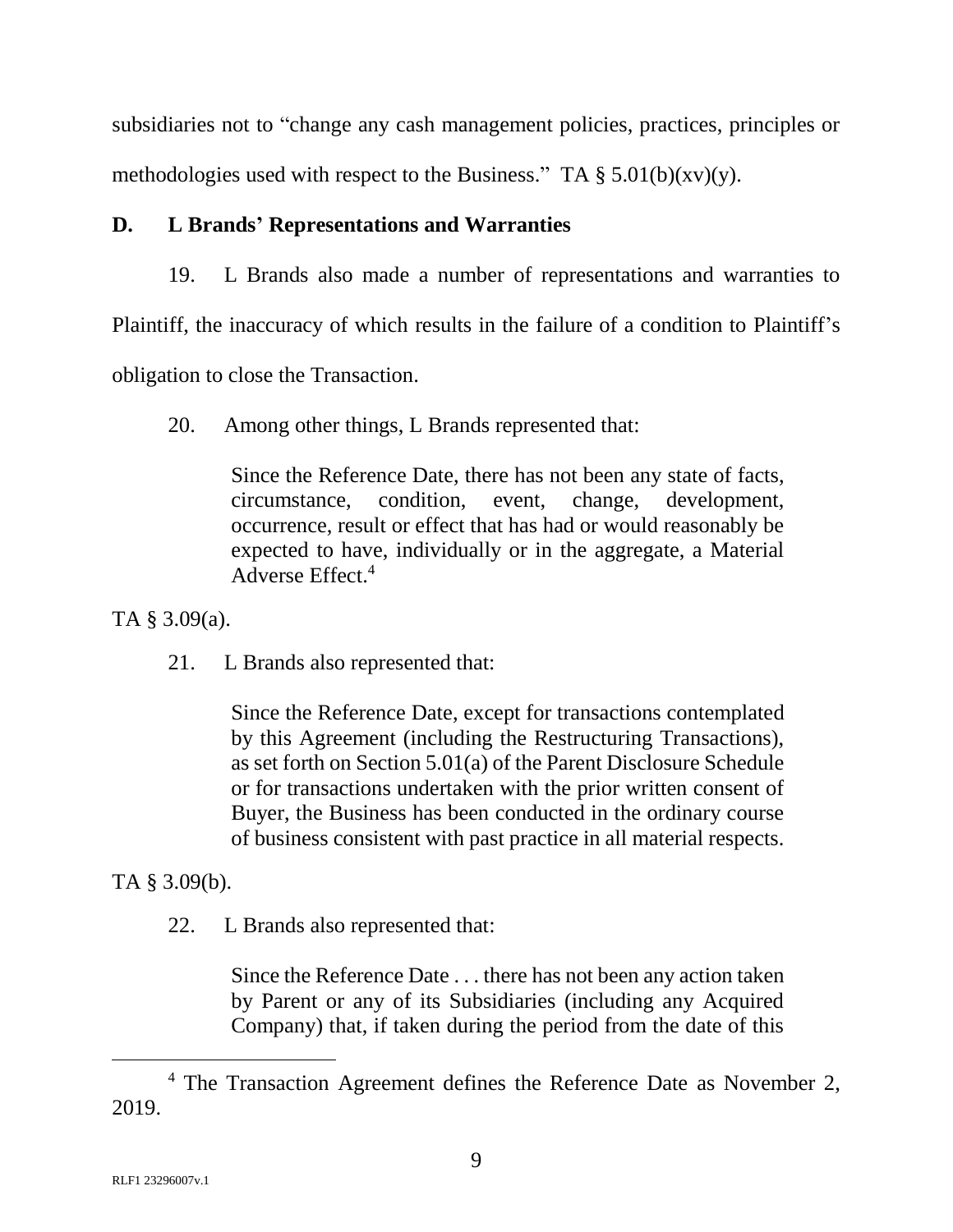Agreement through the Closing Date without Buyer's consent, would constitute a material breach of Section 5.01(b).

TA § 3.09(c).

23. L Brands also represented that "there are no liabilities of the Business or any Acquired Company of any kind whatsoever, whether accrued, contingent, absolute, determined, determinable or otherwise", other than the exceptions specified therein. TA § 3.10.

24. L Brands also represented that "[n]one of Parent or any of its Subsidiaries or, to the Knowledge of Parent, any other party thereto is in material default or material breach under the terms of any Material Contract, and no event or circumstance has occurred that, with or without notice or lapse of time or both, would constitute any material event of default thereunder" (TA  $\S$  3.11(b)) and that "[w]ith respect to the leases that are Material Contracts, the Acquired Companies are not in material breach or material default under such leases, and no event has occurred or circumstance exists which, with the delivery of notice, the passage of time or both, would constitute such a material breach or material default, or permit the termination, modification or acceleration of any material amount of rent under such lease" (TA  $\S$  3.14(a)).

25. Given the significant damage done to the Victoria's Secret Business as a result of L Brands' failure to comply with its contractual obligations—including its unqualified covenant to run the Victoria's Secret Business in the ordinary course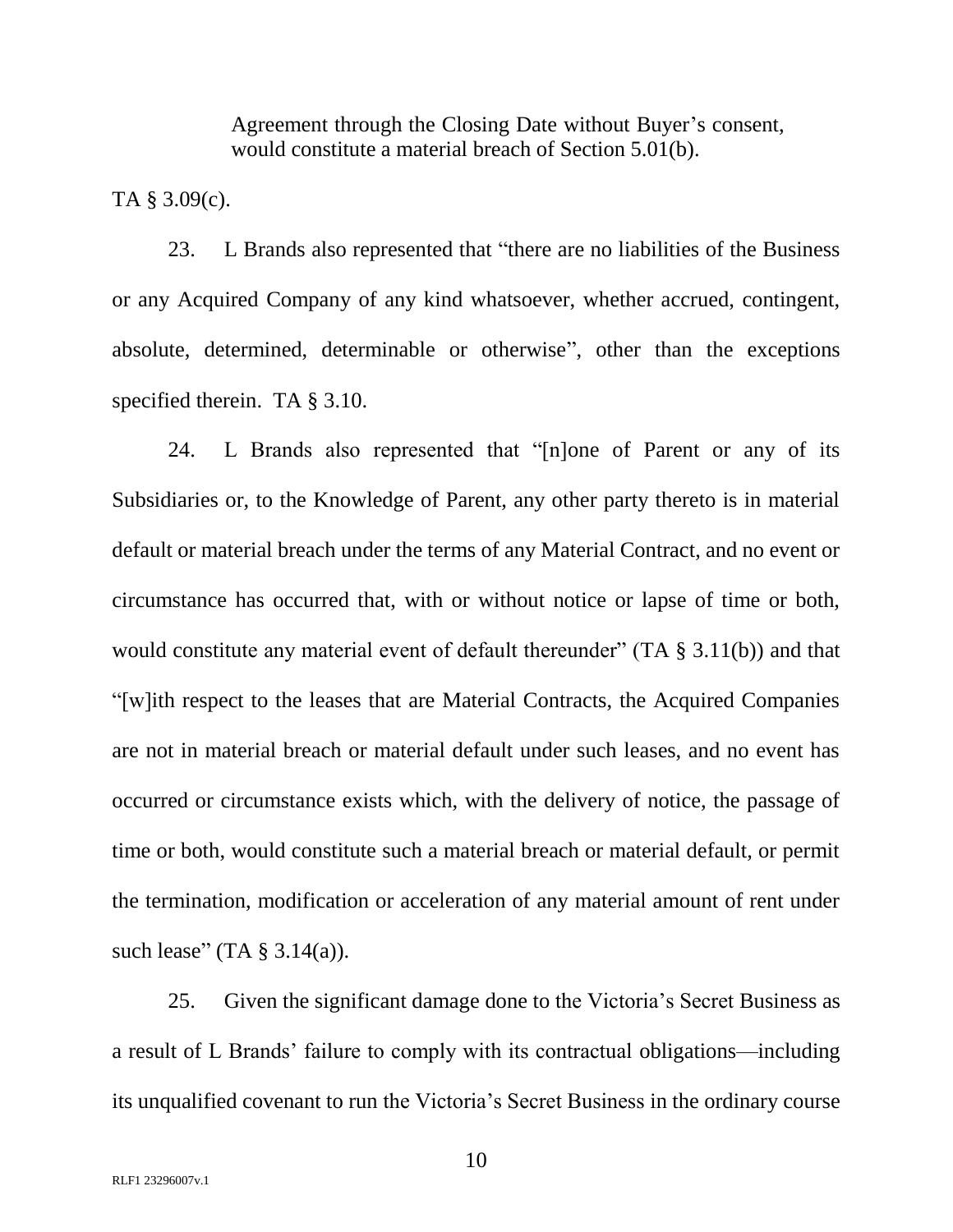consistent with past practice—and its inability to certify the accuracy of its representations and warranties in the Transaction Agreement, L Brands cannot satisfy the conditions precedent to closing.<sup>5</sup> TA  $\S$ § 5.01(a), 8.02(a)(ii).

26. Additionally, a Material Adverse Effect has occurred. A Material Adverse Effect is defined in the Transaction Agreement as:

> any state of facts, circumstance, condition, event, change, development, occurrence, result or effect (i) **that would prevent, materially delay or materially impede the performance by Parent of its obligations under this Agreement** or Parent's consummation of the transactions contemplated by this Agreement; **or** (ii) that has a material adverse effect on the financial condition, business, assets, or results of operations of the Business, excluding, in the case of clause (ii), any state of facts, circumstance, condition, event, change, development, occurrence, result or effect to the extent directly or indirectly resulting from … (H) pandemics…

TA at 10 (emphasis added). The various carve-outs that apply to the second part of the definition of a Material Adverse Effect (including the pandemic carve-out) do not apply to the first part of the definition requiring that there not be any state of facts, circumstance or event that would prevent or materially impede the performance by L Brands of its obligations under the Transaction Agreement. As such, the existence of *any* state of facts, circumstance or event that would prevent or materially impede the performance by L Brands of its obligations under the

 $5$  Section 8.02(c) of the Transaction Agreement requires that L Brands provide Plaintiff with a bring-down certificate certifying the accuracy of the matters set forth in Section 8.02(a) and Section 8.02(b).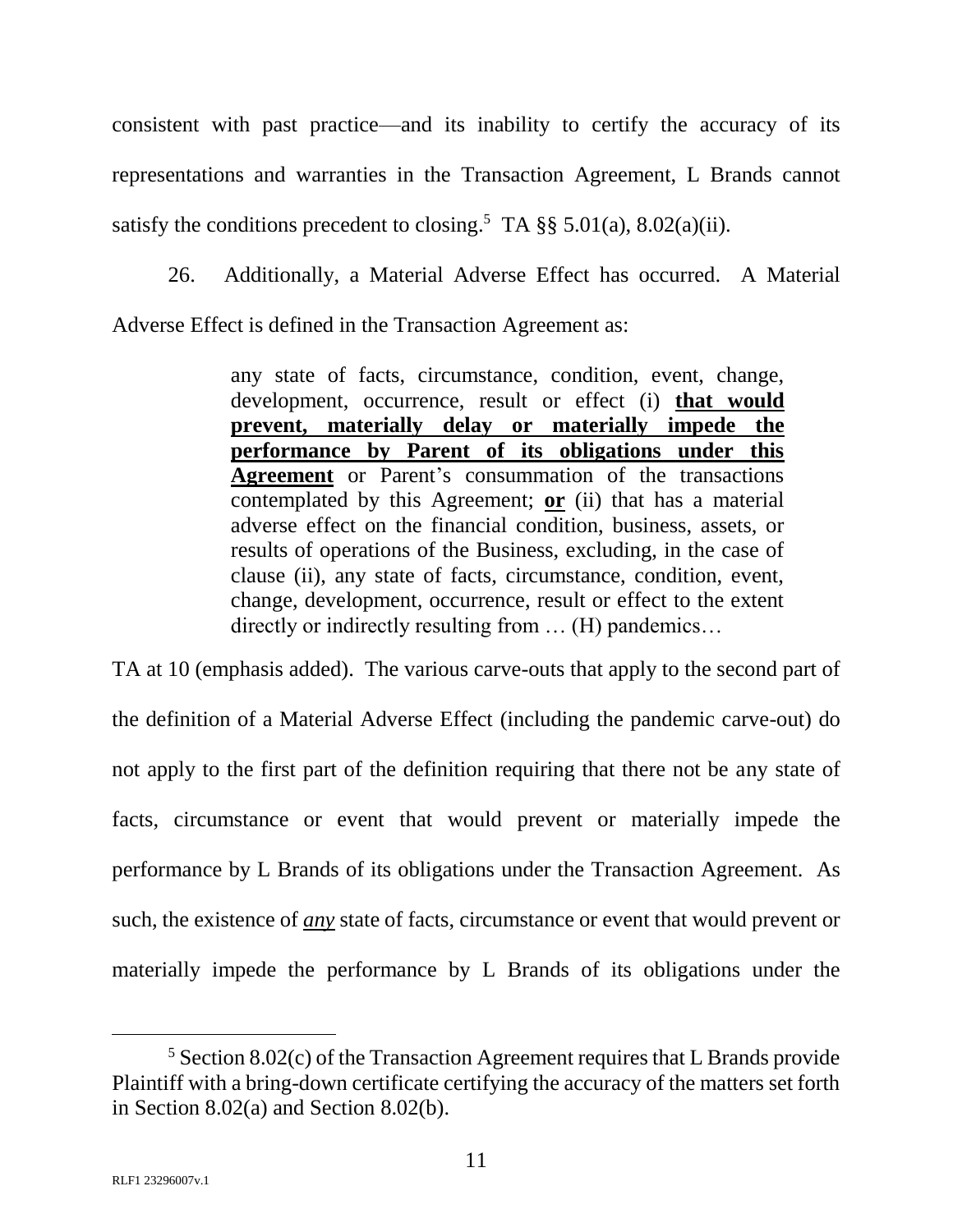Transaction Agreement—regardless of whether such state of facts, circumstance or event and the resulting adverse effect is, for example, the result of a pandemic constitutes a Material Adverse Effect causing a failure of a condition to closing. TA § 8.02(b)(i); TA at 10. Accordingly, the Transaction Agreement is clear that the risk of L Brands' failure to operate the Victoria's Secret Business in the ordinary course consistent with past practice between signing and closing, even in the face of events such as the COVID-19 pandemic, is to be expressly and completely borne by L Brands.

27. Plaintiff is entitled to terminate the Transaction Agreement at any time prior to closing:

> if there has been a violation, breach or inaccuracy of any representation, warranty, covenant or agreement of Parent contained in [the Transaction Agreement], which violation, breach or inaccuracy would cause any of the conditions set forth in Section 8.02(a) or Section 8.02(b) not to be satisfied, and such violation, breach or inaccuracy has not been waived by Buyer or cured by Parent within 20 days after receipt by Parent of written notice thereof from Buyer or is not capable of being cured.

TA § 10.01(b).

# **E. After Signing the Transaction Agreement, L Brands Breaches its Covenant to Operate the Victoria's Secret Business in the Ordinary Course of Business Consistent with Past Practice**

28. After the Transaction Agreement was signed, the spread of COVID-19

caused a national and international emergency. By March 31, 2020, at least 30 states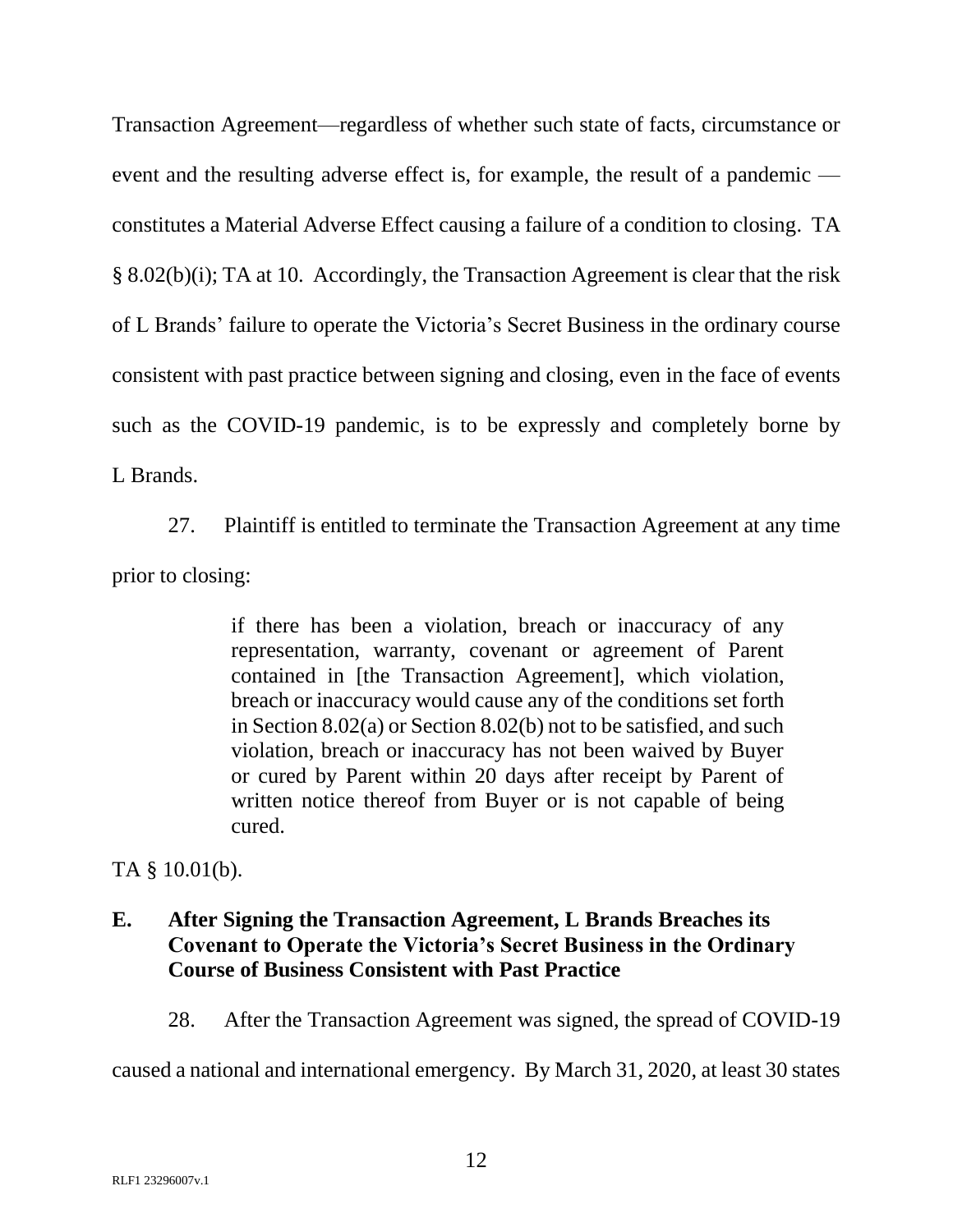and the District of Columbia—representing more than two-thirds of this country's population—had implemented stay-at-home orders restricting non-essential travel and activities.<sup>6</sup>

29. On March 17, 2020, L Brands announced the temporary closure of all Bath & Body Works, Victoria's Secret and PINK stores in the United States and Canada through March 29, 2020. 7 L Brands operated 1,091 Victoria's Secret and PINK stores in the United States and Canada as of February 1, 2020 and had closed all of them by March 17, 2020. Thereafter, L Brands announced that it was extending the closure of its stores beyond March 29, 2020<sup>8</sup> and such closure remains in effect at the time of filing this complaint.

30. Commencing on or about the time L Brands took action to close substantially all of its Victoria's Secret and PINK stores, L Brands also began a pattern of repeated, material and incurable breaches of its covenant "to conduct the Business in the ordinary course consistent with past practice." None of these material breaches of the Transaction Agreement were "required by Applicable Law or any Governmental Authority." Nor were they contemplated by the Transaction

l

<sup>6</sup> https://www.cnn.com/2020/03/23/us/coronavirus-which-states-stay-athome-order-trnd/index.html. (Last visited April 22, 2020).

<sup>7</sup> http://investors.lb.com/news-releases/news-release-details/l-brandsprovides-covid-19-related-update. (Last visited April 22, 2020).

<sup>8</sup> http://investors.lb.com/news-releases/news-release-details/l-brandsprovides-additional-update-related-covid-19-pandemic. (Last visited April 22, 2020).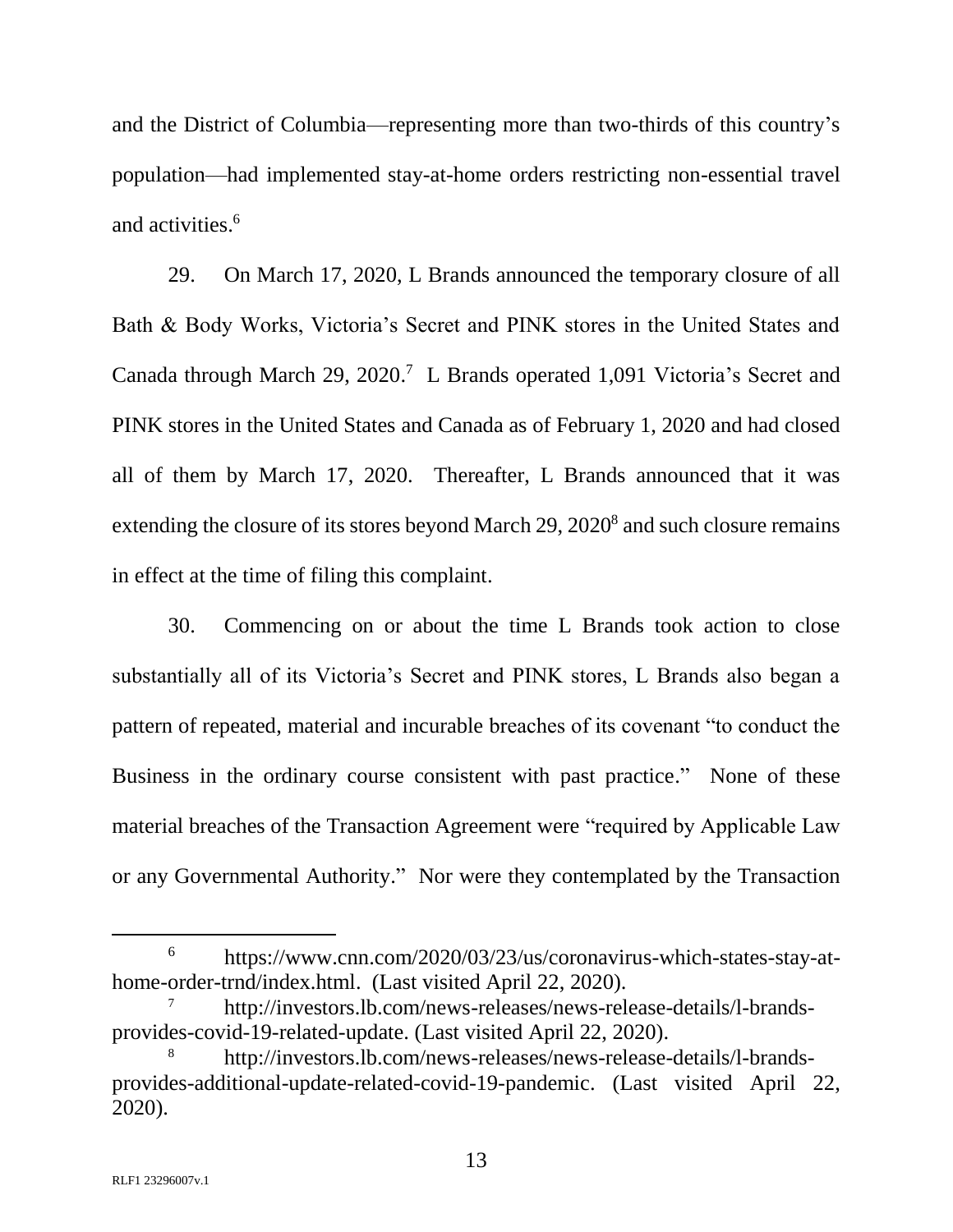Agreement. And, importantly, they were not consented or acquiesced to in any way by Buyer. TA  $\S$ § 5.01(a).

31. The actions taken by L Brands that breached Section 5.01(a) and Section 5.01(b) of the Transaction Agreement include, but are not limited to:

a) On March 27, 2020, L Brands announced that it was furloughing most store associates and those who are not currently supporting its e-commerce business or who cannot work from home. L Brands' furloughed employees included all store associates below the level of manager, all field asset protection investigators, all staff at five closed distribution centers, all processing center associates below the supervisor level, all call associates who cannot work from home and all security and dining staff at the home office buildings.<sup>9</sup> L Brands said that furloughed associates would be able to apply for unemployment benefits, if eligible.

b) On March 27, 2020, L Brands also announced that it is reducing by 20% the base compensation of all employees at the level of senior vice president and above, and that L Brands is deferring annual merit increases for 2020.

<sup>9</sup> https://www.bizjournals.com/columbus/news/2020/03/27/l-brandsfurloughs-workers-wexner-and-board-wont.html. (Last visited April 22, 2020).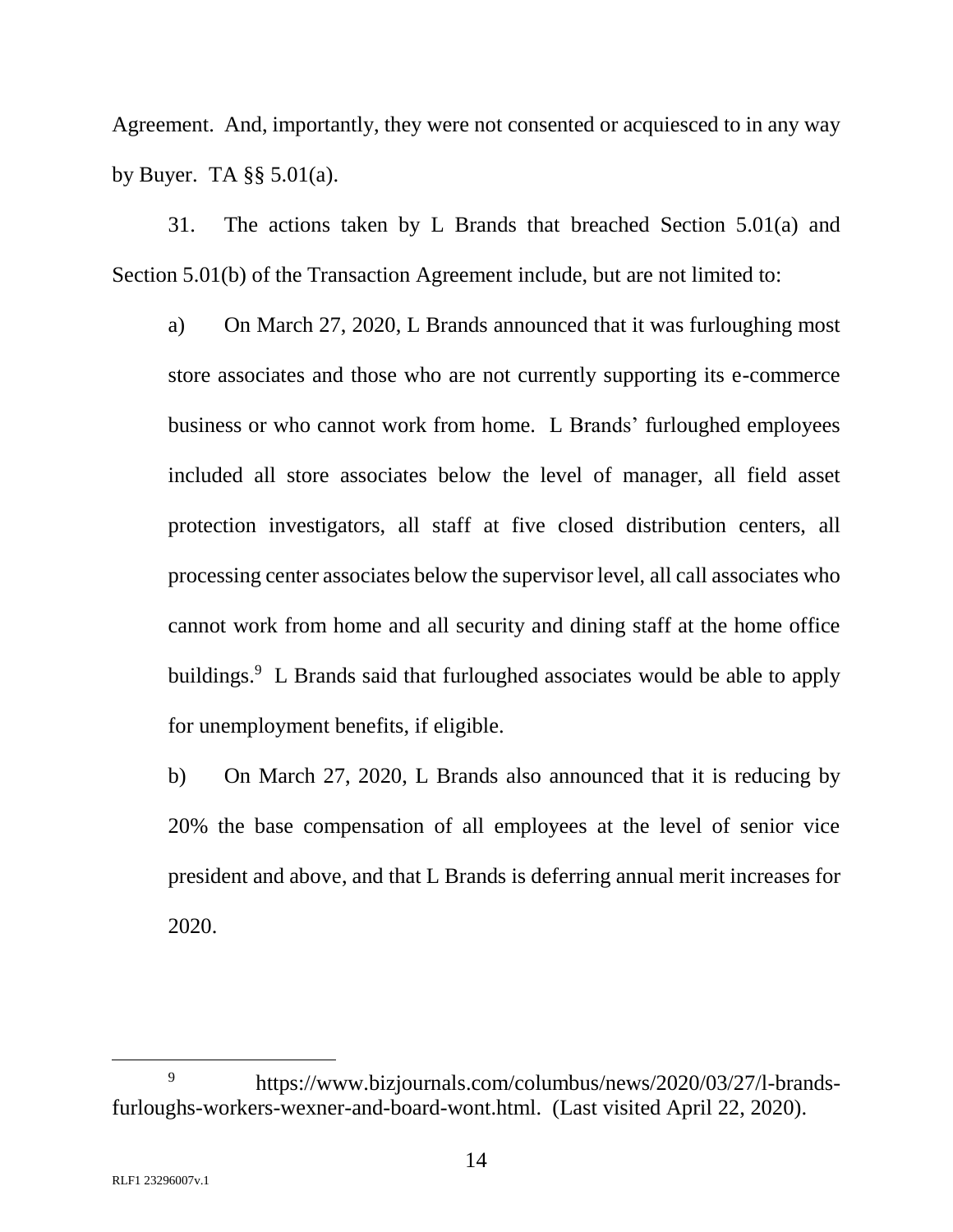c) On March 27, 2020, L Brands also announced that it is executing a substantial and ongoing reduction in forward merchandise receipts, which has been coupled with L Brands' failure to dispose of out-of-season, excess and obsolete existing merchandise inventories of the Victoria's Secret Business.

d) L Brands also failed to pay April 2020 rent for the retail stores of the Victoria's Secret Business in the United States<sup>10</sup>.

Buyer neither consented to, nor acquiesced to, any of these material breaches of the Transaction Agreement. In its April 14, 2020 letter to Buyer, L Brands conceded that it never obtained Buyer's consent to any of these material breaches of the Transaction Agreement — rather, L Brands mistakenly claimed that "L Brands did not need [Buyer's] consent to take these actions."

32. L Brands' material breaches of the Transaction Agreement have caused severe damage to the Victoria's Secret Business, including the adverse effects of furloughing most of the Victoria's Secret employees ("We view our customers' instore experience as an important vehicle for communicating the image of each brand. We utilize visual presentation of merchandise, in-store marketing, music and our sales associates to reinforce the image represented by the brands. . . . Our sales associates and managers are a central element in creating the atmosphere of the

<sup>10</sup> https://www.wsj.com/articles/landlords-companies-clash-over-rentpayments-during-coronavirus-11586865600. (Last visited on April 22, 2020).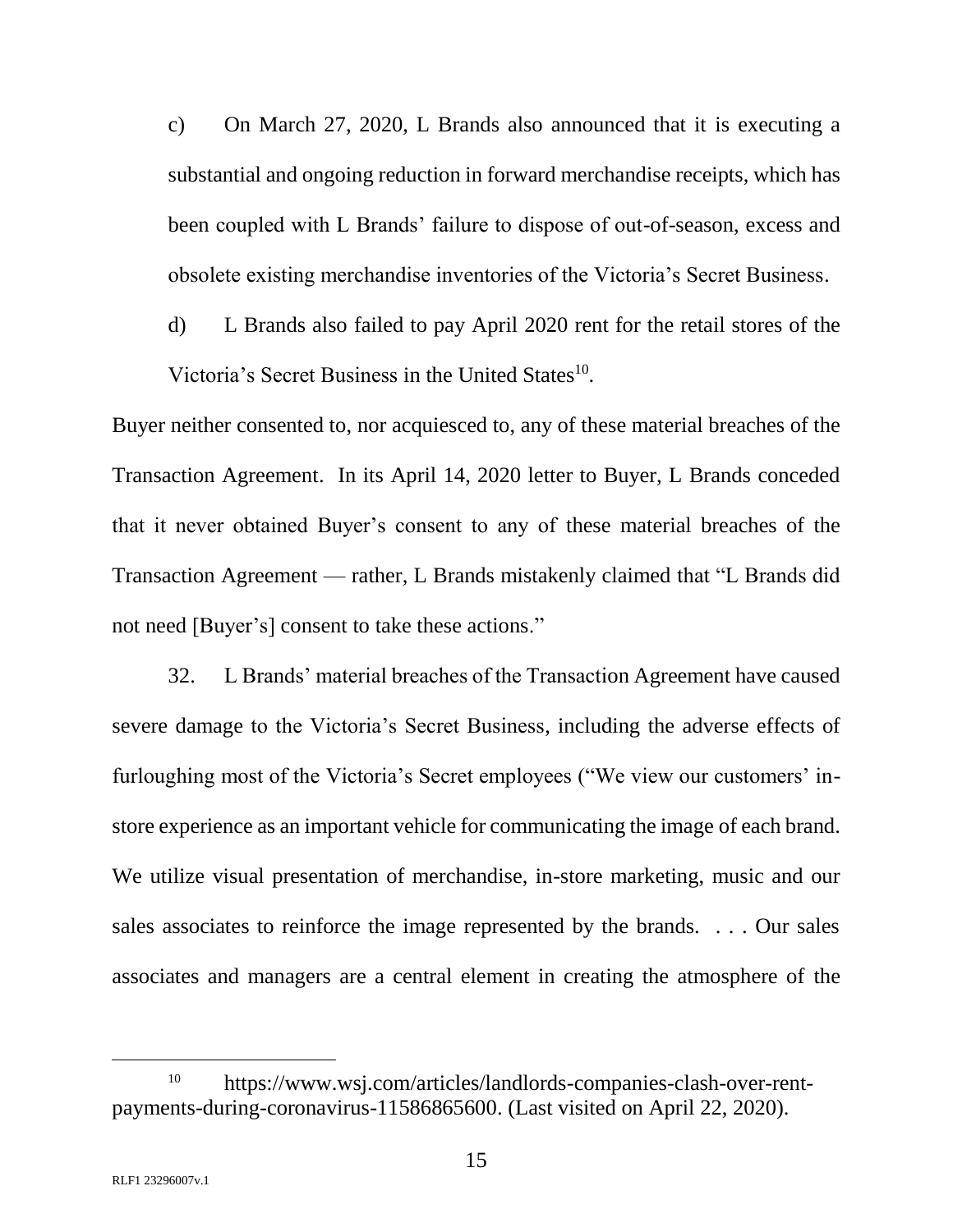stores by providing a high level of customer service."<sup>11</sup>). Unfortunately, those associates who were expected to provide a "high level of customer service" have now been forced to search for new employment and/or file for unemployment insurance, with little to no certainty that they will return to work for Victoria's Secret. There is also significant uncertainty as to the state of employee morale in the Victoria's Secret workforce if indeed the furloughed associates do ever return to work for Victoria's Secret. The erosion of employee morale will be further exacerbated by L Brands' decision to reduce by 20% the base compensation of all employees at the level of senior vice president and above and defer merit increases for 2020. L Brands' material breaches of the Transaction Agreement have therefore damaged the relationship between the Victoria's Secret Business and one of its most valuable assets — its employees — and, as a result, have significantly damaged the Victoria's Secret Business.

33. The significant damage to the Victoria's Secret Business also includes L Brands' actions taken to drastically reduce new merchandise receipts which, when coupled with L Brands' failure to dispose of existing out-of-season, obsolete and excess merchandise, has saddled the Victoria's Secret Business with a stock of merchandise of greatly diminished value. The Victoria's Secret Business derives a

<sup>11</sup> L Brands' March 30, 2020 Form 10-K. (http://investors.lb.com/staticfiles/fe53c8ad-8bfa-4653-8395-04b7eac71cfe). (Last visited April 22, 2020).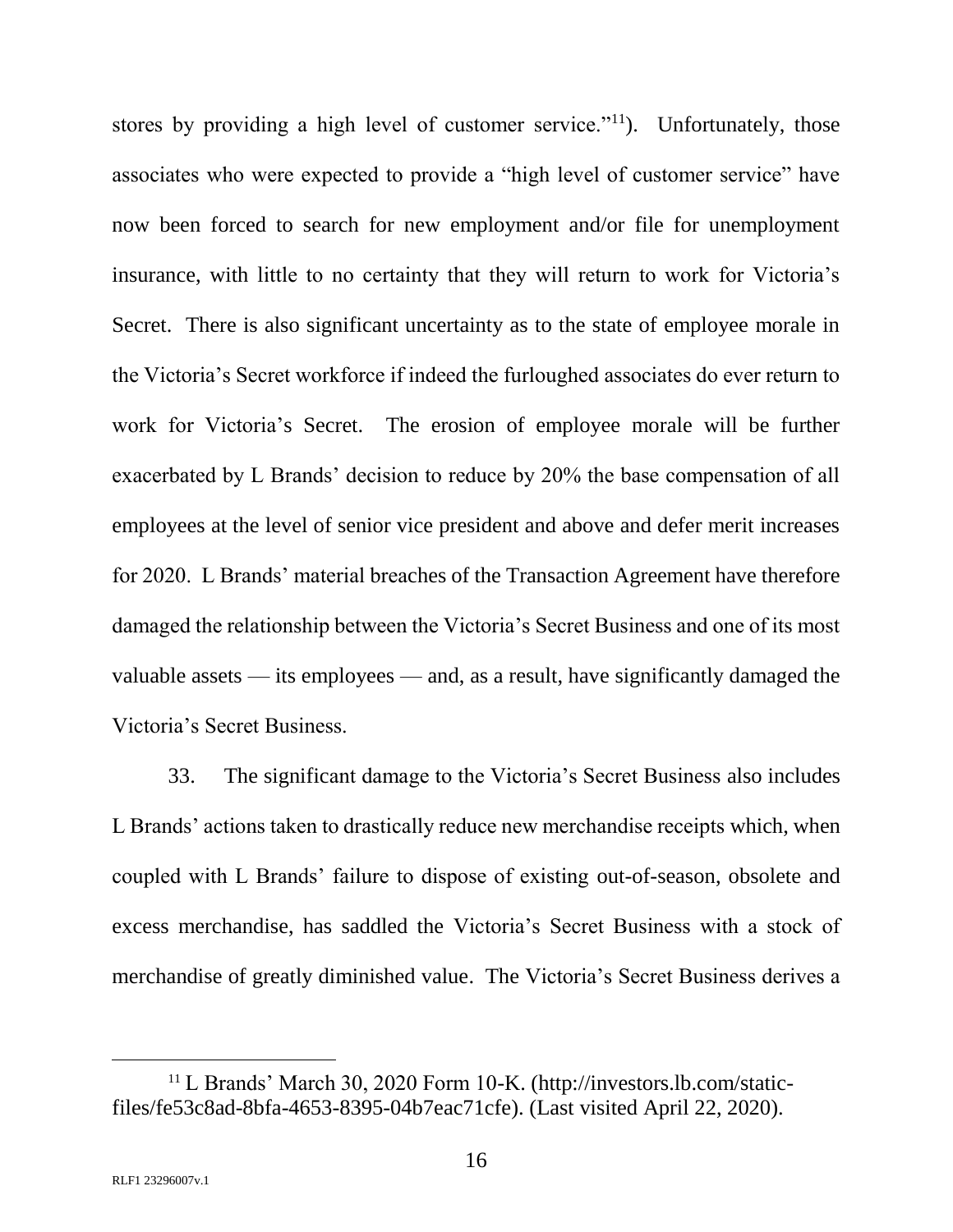significant portion of its sales because its customers identify it as a brand associated with fashion, newness and innovation ("Our ability to... remain current with fashion trends and launch new product lines successfully…impact the image and relevance of our brands."<sup>12</sup>). Many of the Victoria's Secret Business' sales are also seasonal in nature ("We experience major seasonal fluctuations in our net sales and operating income, with a significant portion of our operating income typically realized during the fourth quarter holiday season. Any decrease in sales or margins during this period could have a material adverse effect on our results of operations, financial condition and cash flows." $13$ ). As a result, the importance of having the right inventory in the right quantities at the right time is critical to the ability of the Victoria's Secret Business both to maintain sales and its image and reputation as a current and fashionable brand. In fact, L Brands has historically air- shipped almost all of its inventory from overseas even though doing so is considerably more costly than ocean shipping because the speed of air shipping has allowed the Victoria's Secret Business to have fresh and up-to-date product available for sale to customers ("With respect to the use of airfreight, frankly, substantially everything that we have produced outside the United States is on an airplane . . . And it's because the value in our judgment of speed and agility . . . the economic value of that far outstrips the

<sup>12</sup> L Brands' March 30, 2020 Form 10-K. (http://investors.lb.com/staticfiles/fe53c8ad-8bfa-4653-8395-04b7eac71cfe). (Last visited April 22, 2020). <sup>13</sup> *Id.*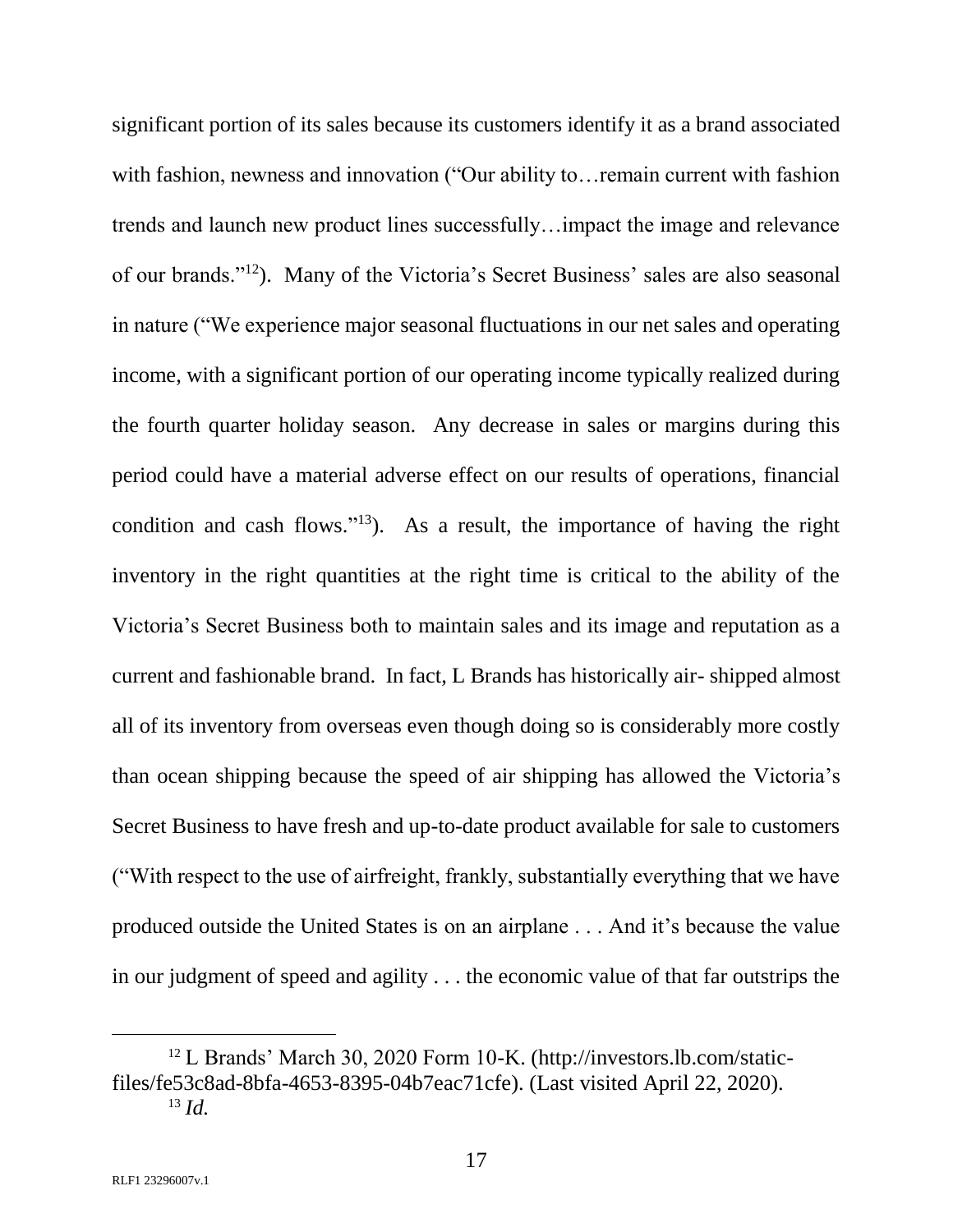incremental cost of moving stuff on a boat."<sup>14</sup>). L Brands itself has recognized these key attributes of the Victoria's Secret Business ("Our success depends in part on management's ability to effectively manage the life cycle of our brands and to anticipate and respond to changing fashion preferences and consumer demands and to translate market trends into appropriate, salable product offerings in advance of the actual time of sale to the customer" . . . "We believe a large part of our success comes from frequent and innovative product launches, which include bra launches at Victoria's Secret and PINK."<sup>15</sup>). The actions taken by L Brands in material breach of the Transaction Agreement have undermined this image and damaged the financial condition of the Victoria's Secret Business. The substantial reduction by L Brands of new merchandise receipts, when coupled with L Brands' failure to dispose of its existing excess, obsolete and out-of-season inventory, has saddled the Victoria's Secret business with a stock of merchandise of greatly diminished value. Since nearly all of the existing merchandise of the Victoria's Secret Business is excess, obsolete and out-of-season, this will result in the Victoria's Secret Business experiencing reduced sales, higher markdowns and substantially reduced cash flows for a significant period of time following the re-opening of the Victoria's Secret Business retail stores. L Brands itself has acknowledged the substantial damage

<sup>&</sup>lt;sup>14</sup> L Brands' Q2-19 Earnings Transcript August 22, 2019.

<sup>15</sup> L Brands' March 30, 2020 Form 10-K. (http://investors.lb.com/staticfiles/fe53c8ad-8bfa-4653-8395-04b7eac71cfe). (Last visited April 22, 2020).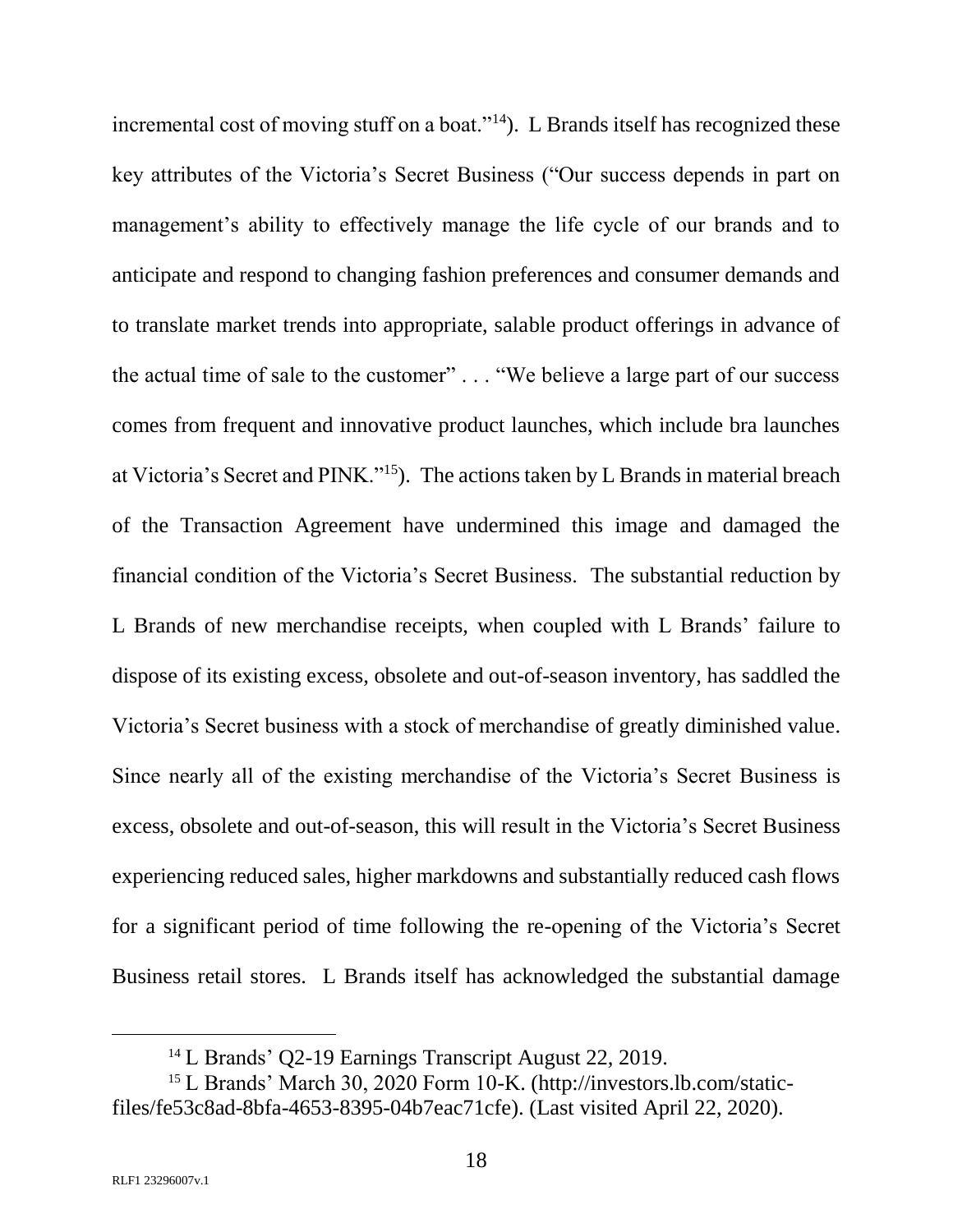resulting from these extraordinary levels of excess, out-of-season and obsolete inventory ("If we are not successful in selling inventory, we may have to sell the inventory at significantly reduced prices or may not be able to sell the inventory at all, which could have a material adverse effect on our results of operations, financial condition and cash flows."<sup>16</sup>). Moreover, the sale of out-of-date product as a result of L Brands' actions in material breach of the Transaction Agreement is catastrophic to the image of a brand associated with being current, relevant and fashionable.

34. Another of L Brands' material breaches of the Transaction Agreement — its failure to pay rent for April 2020 for the retail stores of the Victoria's Secret Business in the United States<sup>17</sup> — has damaged the relationship with one of the Victoria's Secret Business' most significant counterparties, the landlords of its brick and mortar retail stores. This failure to pay rent is likely to result in the Victoria's Secret Business being in default on effectively all of its U.S. retail store leases.

35. The financial position of the Victoria's Secret Business has taken a devastating hit as a result of L Brands' material breaches of the Transaction Agreement. The impact of just the actions taken that have been publicly disclosed:

l

<sup>16</sup> *Id.*

<sup>&</sup>lt;sup>17</sup> L Brands' March 30, 2020 10-K disclosed that "[p]art of our future growth is significantly dependent on our ability to operate stores in desirable locations . . . to earn a reasonable return". It will likely prove difficult to realize such future growth that is dependent on desirable store locations when the tenant [L Brands] under the Victoria's Secret business' leases fails to pay rent to its landlords.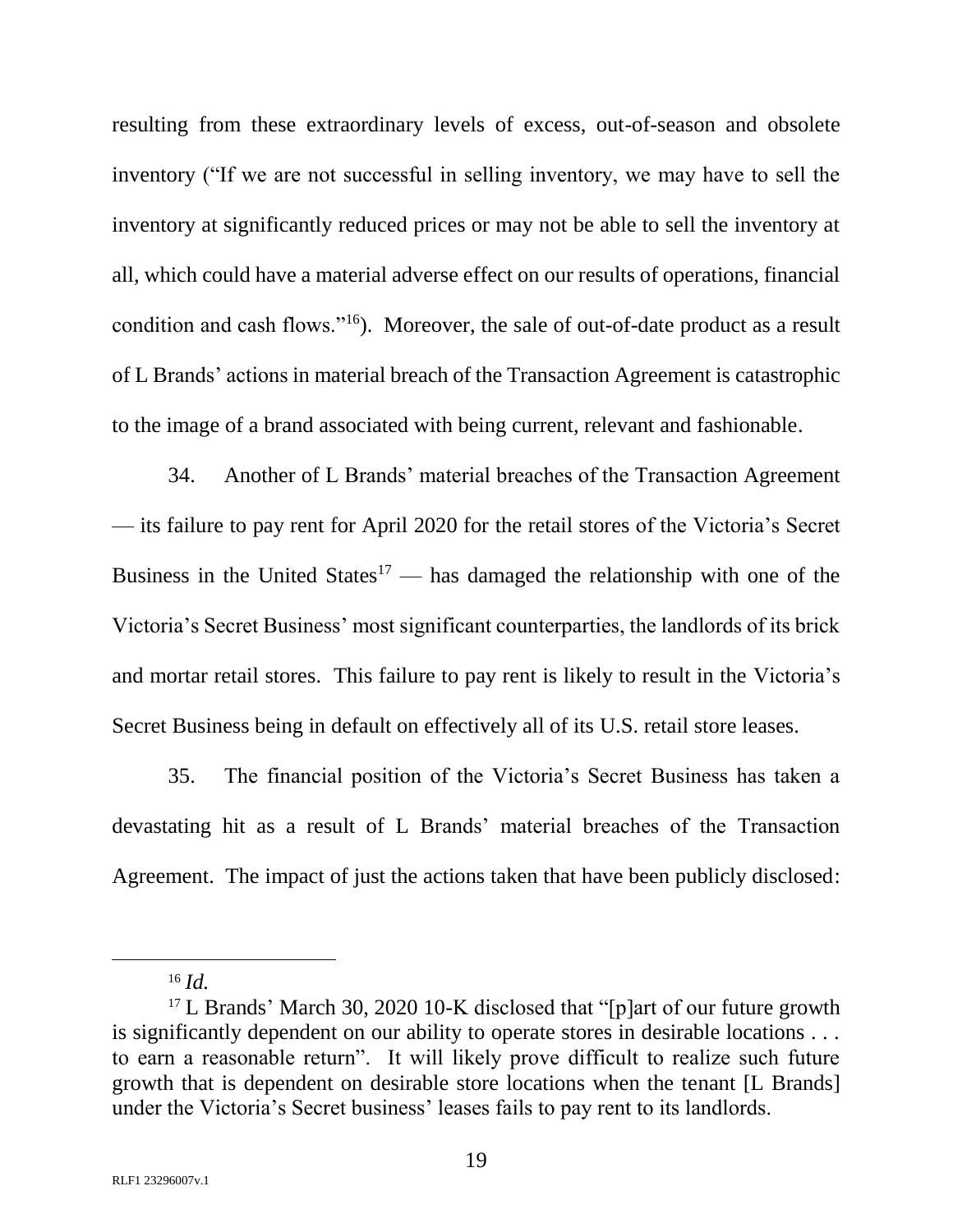the loss of experience and skill of the Victoria's Secret Business employees that have been furloughed that will never return to work for Victoria's Secret; the cost and disruption of onboarding replacement employees and furloughed employees; the negative impact of salary cuts and furloughs on employee morale and retention; the lost sales, increased markdowns and reduction in cash flows resulting from the stockpiling of out-of-season, obsolete and excess merchandise; and the long-term damage to relationships with landlords associated with not paying rent, all has caused incalculable damage to the Victoria's Secret Business.

36. The negotiated terms of the Transaction Agreement are clear. Until the closing, L Brands was required to operate the Victoria's Secret Business in the ordinary course of business consistent with past practice. The plain and simple fact is that L Brands has materially breached this covenant in a myriad of ways that have materially and irreparably damaged the Victoria's Secret Business and impaired its value. What remains of the Victoria's Secret Business is not what Buyer agreed to purchase under the Transaction Agreement.

#### **F. Plaintiff is Entitled to Terminate the Transaction Agreement**

37. The current COVID-19 pandemic provides no relief to L Brands. The actions it has taken have breached numerous provisions of the Transaction Agreement resulting in significant damage (financial and otherwise) to the Victoria's Secret Business; these breaches are incapable of being cured. Most significantly, L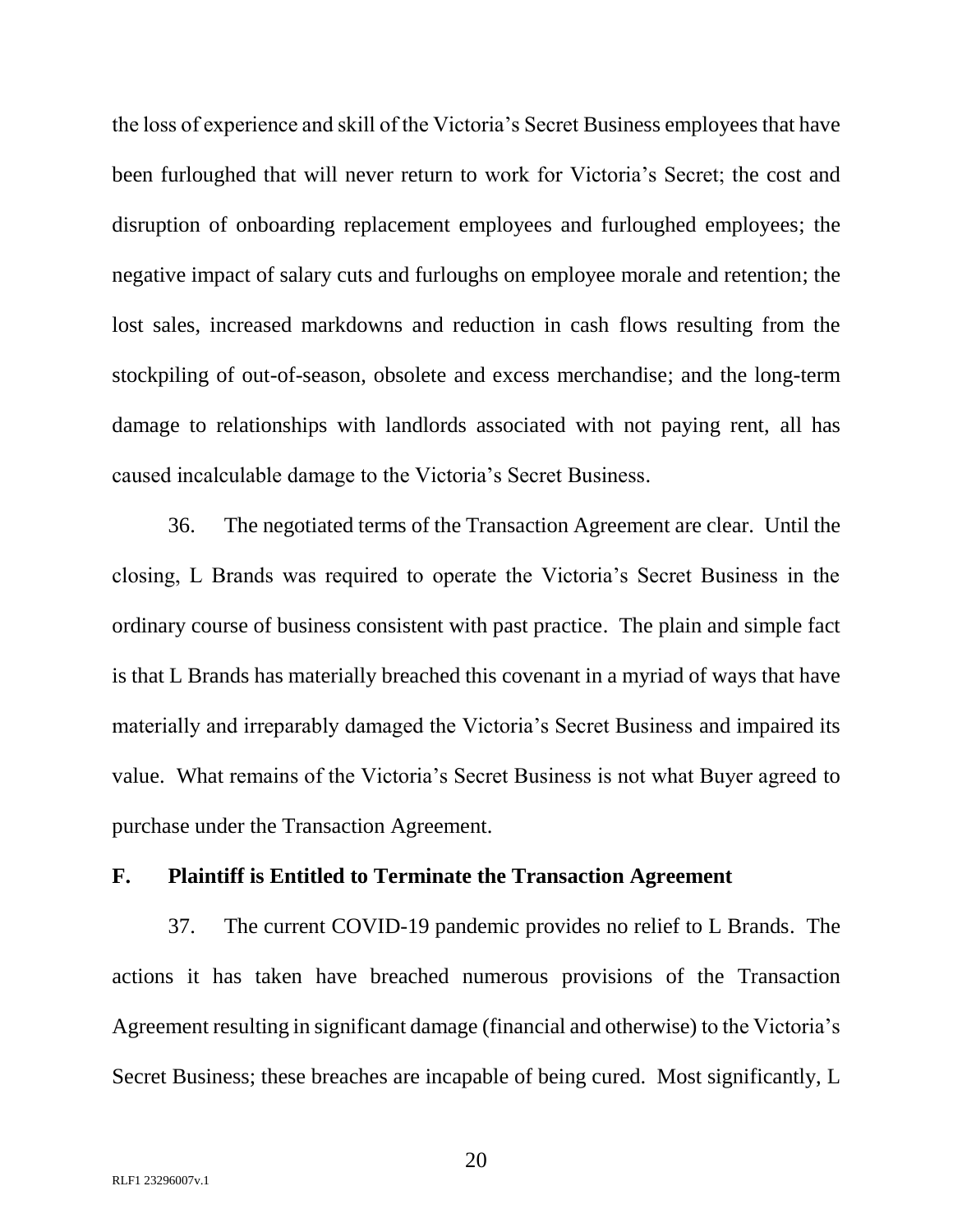Brands has failed to "conduct the Business in the ordinary course consistent with past practice" as required by Section 5.01(a) by, among other things:

- a) Furloughing most of the employees of the Victoria's Secret Business;
- b) Reducing by 20% the base compensation for all employees at the level of senior vice president and above, and deferring annual merit increases for 2020;
- c) Substantially reducing new merchandise receipts, which when coupled with L Brands' failure to dispose of out-of-season, obsolete and excess merchandise, has saddled the Victoria's Secret Business with a stock of merchandise of greatly diminished value; and
- d) Failing to pay rent for April 2020 for the retail stores of the Victoria's Secret Business in the United States.

38. These actions also constitute breaches of other covenants in the Transaction Agreement, including L Brands' agreement in Section  $5.01(b)(xv)(y)$  of the Transaction Agreement not to "change any cash management policies, practices, principles or methodologies used with respect to the Business."

39. None of the foregoing breaches of covenants is capable of being cured and they illustrate that L Brands has not performed all of its obligations under the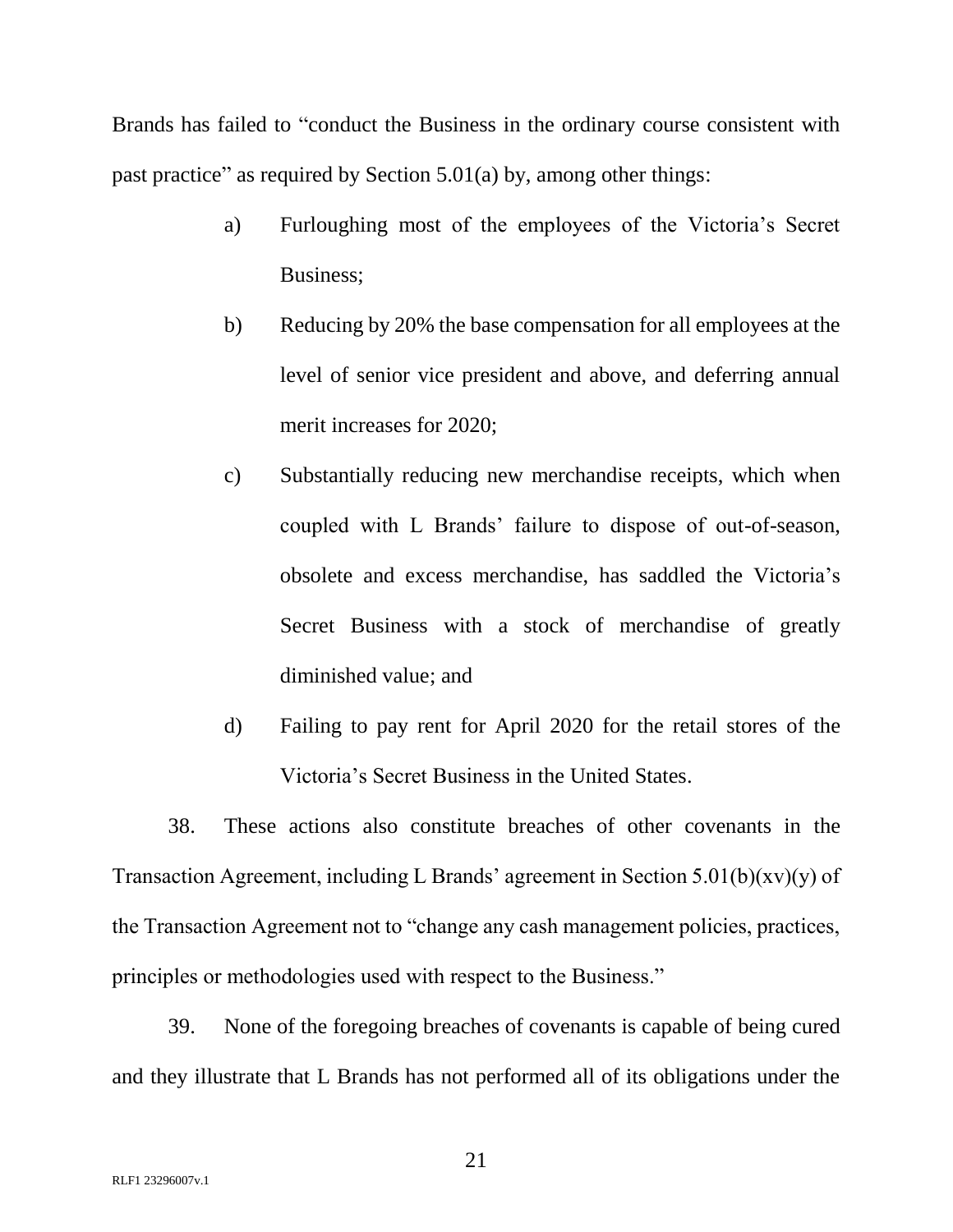Transaction Agreement in all material respects. As such, L Brands has not satisfied and is incapable of satisfying the conditions to Plaintiff's obligations to close. TA  $§ 8.02(a)(ii).$ 

40. L Brands has also suffered a Material Adverse Effect pursuant to Section 3.09(a), insofar as there exists "any state of facts, circumstance, condition, event, change, development, occurrence, result or effect" that "prevent[s] and materially impede[s] the performance by [L Brands] of its obligations under [the Transaction] Agreement." TA at 10. As such, a condition to closing cannot be satisfied. TA §§ 3.09(a) and 8.02(b)(i).

41. L Brands' actions have also caused several representations and warranties under Section 3 of the Transaction Agreement to become false, which in turn violates the closing conditions outlined in Section 8.02(b)(iii) of the Transaction Agreement, which provides that "the representations and warranties of Parent contained in Article 3 other than Section 3.09(a), Section 3.01, Section 3.02, Section 3.05, Section 3.06 and Section 3.19 . . . shall be true and correct at and as of the Closing Date, as if made at and as of such date . . . in the case of this clause (iii) with only such exceptions as has not had and would not reasonably be expected to have, individually or in the aggregate, a Material Adverse Effect." TA § 8.02(b)(iii).

42. Specifically, L Brands' representation in Section 3.09(b) has become false because L Brands cannot represent, now or at any future closing, that from the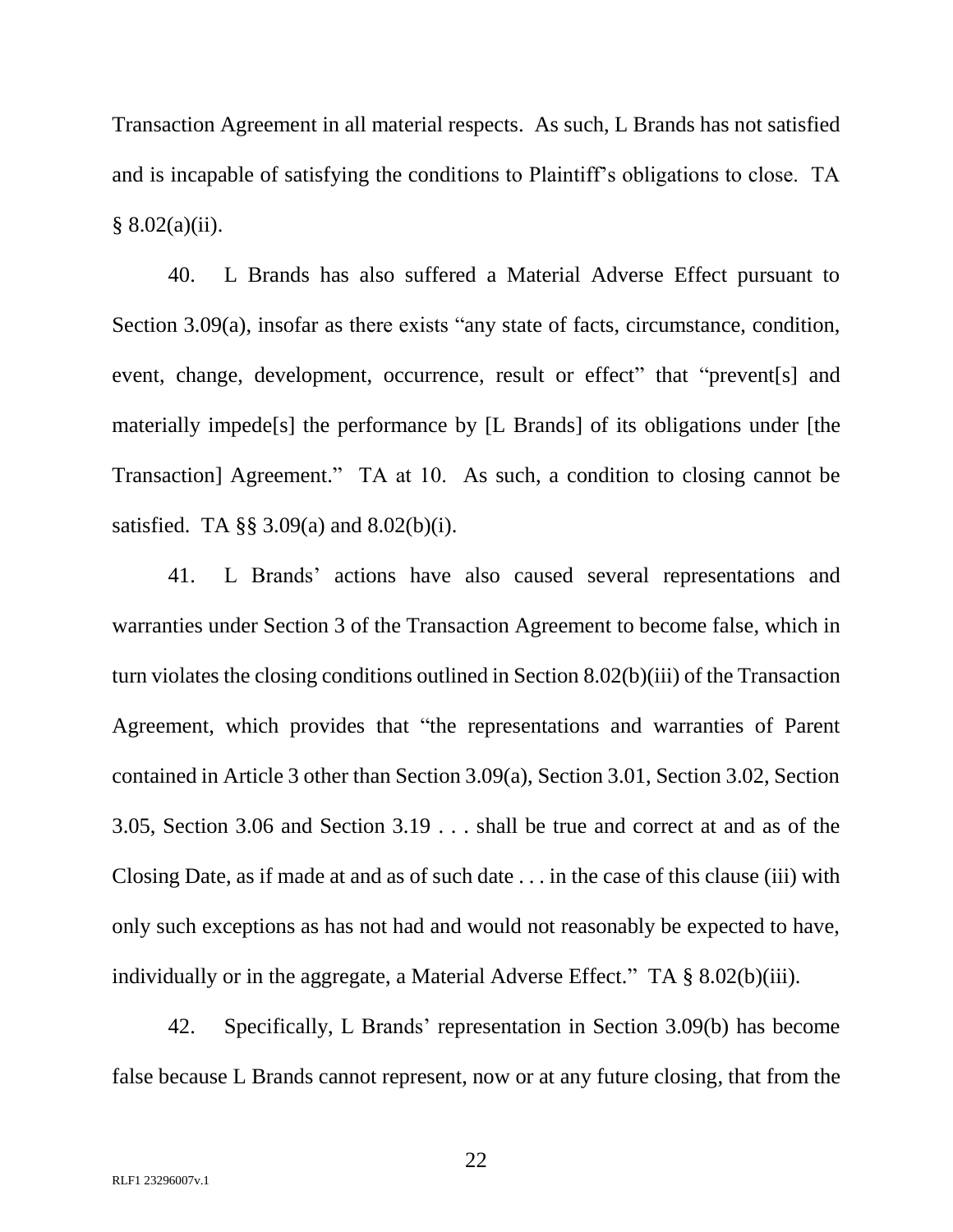Reference Date "the Business has been conducted in the ordinary course of business consistent with past practice in all material respects." TA § 3.09(b). This is so for all of the same reasons that L Brands has breached its covenant to conduct the Victoria's Secret Business in the ordinary course consistent with past practice in Section  $5.01(a)$ .

43. Further, because L Brands is in violation of covenants under Section 5.01(b) as described above, its representation under Section 3.09(c) that it would not take any action before closing that would constitute a material breach of Section 5.01(b) has become false. *See* TA § 3.09(c).

44. L Brands' representation that "there are no liabilities of the Business or any Acquired Company of any kind whatsoever, whether accrued, contingent, absolute, determined, determinable or otherwise" has also become false because L Brands: furloughed most of the employees of the Victoria's Secret Business; failed to pay April 2020 rent for the Victoria's Secret Business retail stores in the United States; and slashed new merchandise receipts of the Victoria's Secret Business in contravention of existing firm commitments to accept and pay for such merchandise. TA § 3.10.

45. L Brands' representations that "[n]one of [L Brands] or any of its Subsidiaries or, to the Knowledge of [L Brands], any other party thereto is in material default or material breach under the terms of any Material Contract, and no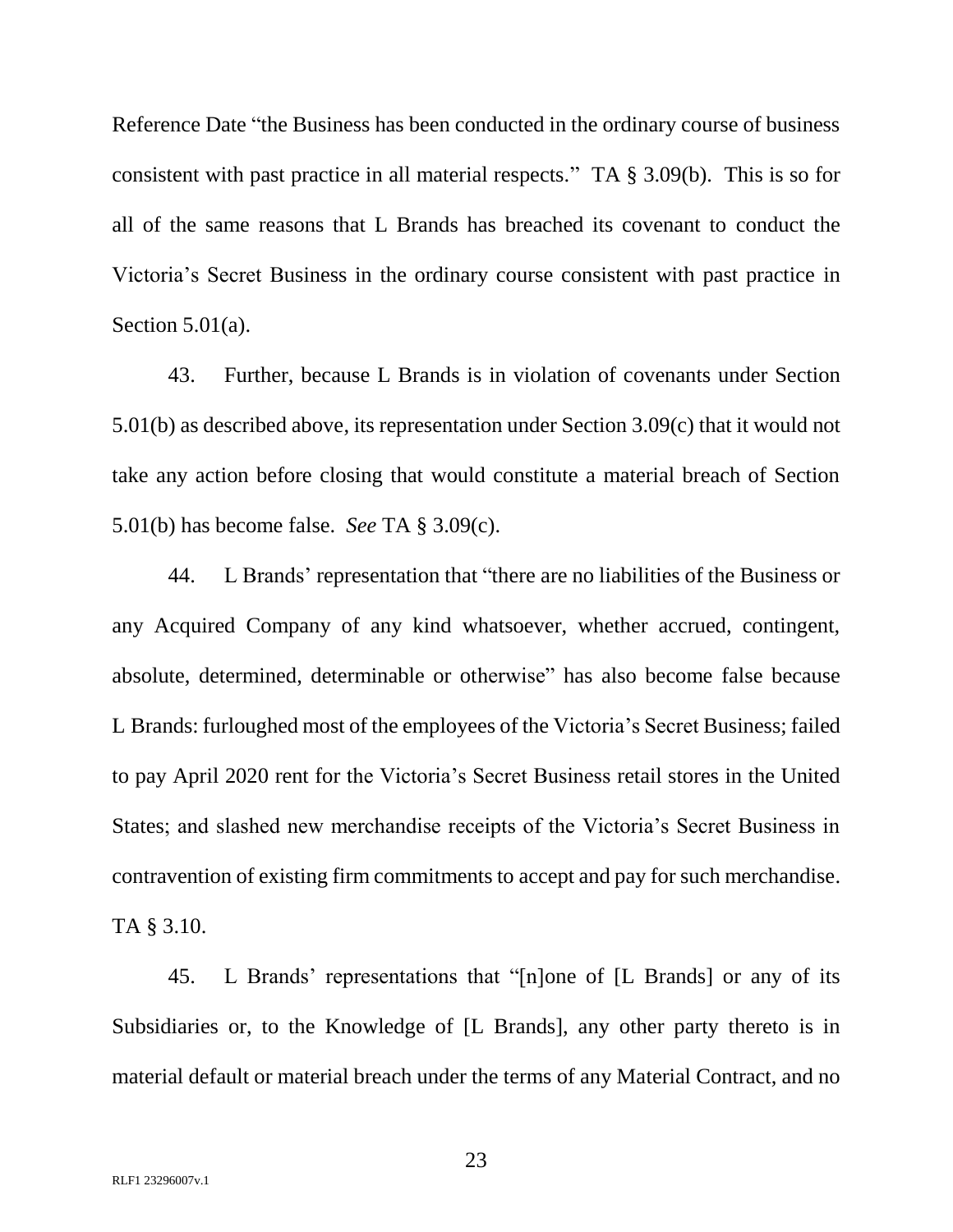event or circumstance has occurred that, with or without notice or lapse of time or both, would constitute any material event of default thereunder" (TA § 3.11(b)) and "[w]ith respect to the leases that are Material Contracts, the Acquired Companies are not in material breach or material default under such leases, and no event has occurred or circumstance exists which, with the delivery of notice, the passage of time or both, would constitute such a material breach or material default, or permit the termination, modification or acceleration of any material amount of rent under such lease" (TA § 3.14(a)) are also false because L Brands failed to pay April 2020 rent for the retail stores of the Victoria's Secret Business in the United States, and as a result of L Brands drastic reductions in new merchandise receipts of the Victoria's Secret Business in contravention of existing firm commitments to accept and pay for such merchandise.

46. The foregoing false representations, in the aggregate, constitute a Material Adverse Effect and, as such, L Brands has not satisfied a condition precedent to Plaintiff's obligation to close. TA § 8.02(b)(iii).

47. Plaintiff has complied with, and is in compliance with, all of its obligations under the Transaction Agreement and has not breached, and is not in breach of, the Transaction Agreement.

### **G. Buyer Informs L Brands of its Material Breaches**

48. On April 2, 2020, counsel for Buyer communicated to counsel for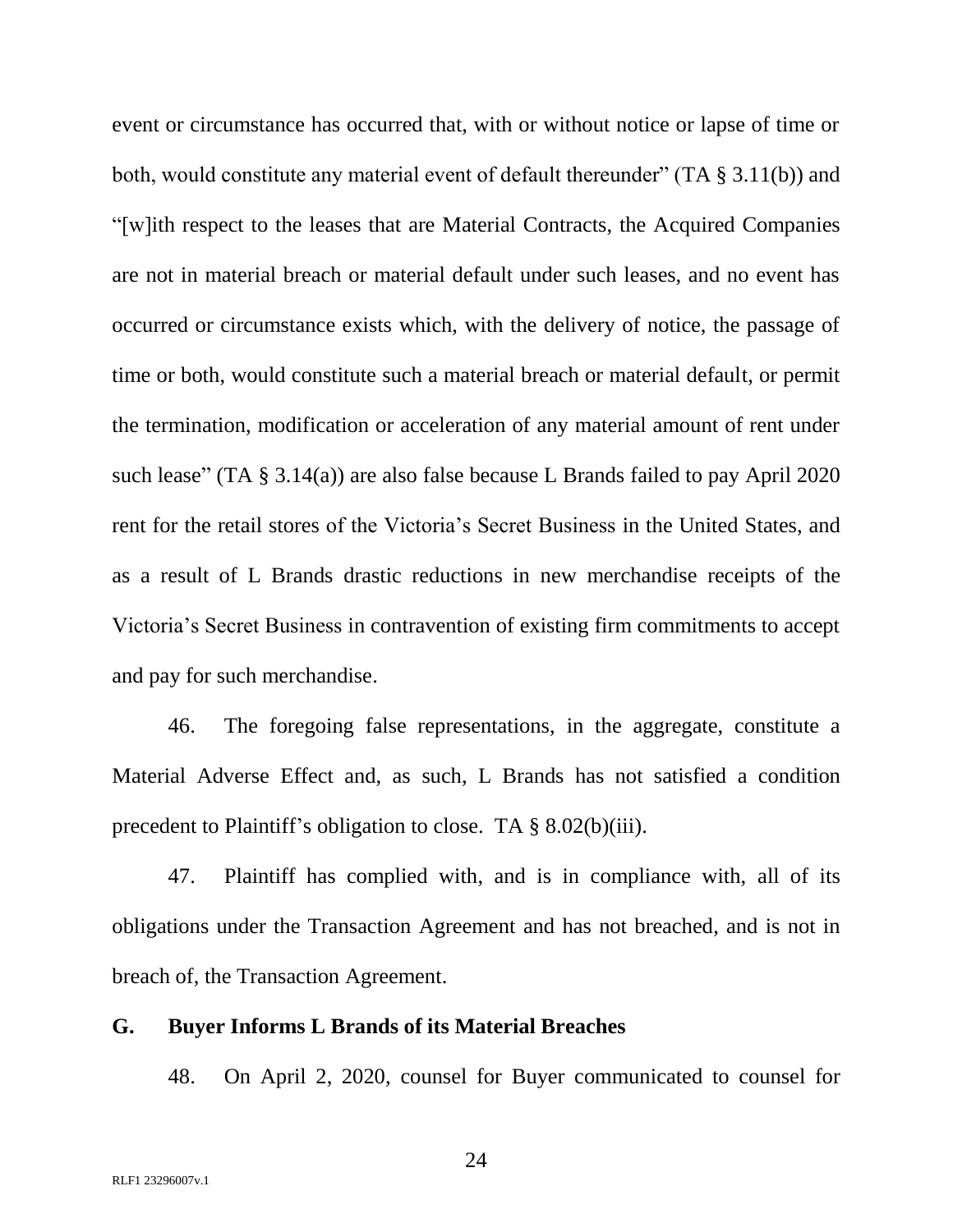L Brands that Buyer had "neither consented to nor acquiesced to any" actions taken by L Brands in response to the coronavirus pandemic and that Buyer "has serious concerns that the conditions to consummate the closing" are capable of being satisfied.

49. Later that day, counsel for L Brands responded. Though counsel for L Brands conceded that the COVID-19 pandemic had "broadly affected" the retail industry in which the Victoria's Secret Business operates, counsel for L Brands claimed that L Brands had not breached the Transaction Agreement and that all closing conditions were capable of being satisfied. Counsel for L Brands stated, "To be clear, [L Brands] has complied in all respects with its obligations under the Transaction Agreement, and it fully expects that all closing conditions will be capable of being satisfied early in its fiscal second quarter and potentially as soon as May 2, 2020." May 2, 2020 is the date L Brands indicated that it might breach the "debt to consolidated EBITDA covenant" in its secured credit facility that would give L Brands' lenders "the right to accelerate [its] Secured Revolving Facility indebtedness  $\dots$  and terminate the funding commitments available thereunder.<sup>18</sup>" L Brands' material breaches of the Transaction Agreement may have been taken to further L Brands' corporate goals — whether to stockpile cash to weather the storm

<sup>18</sup> L Brands' March 30, 2020 Form 10-K. (http://investors.lb.com/staticfiles/fe53c8ad-8bfa-4653-8395-04b7eac71cfe). (Last visited April 22, 2020).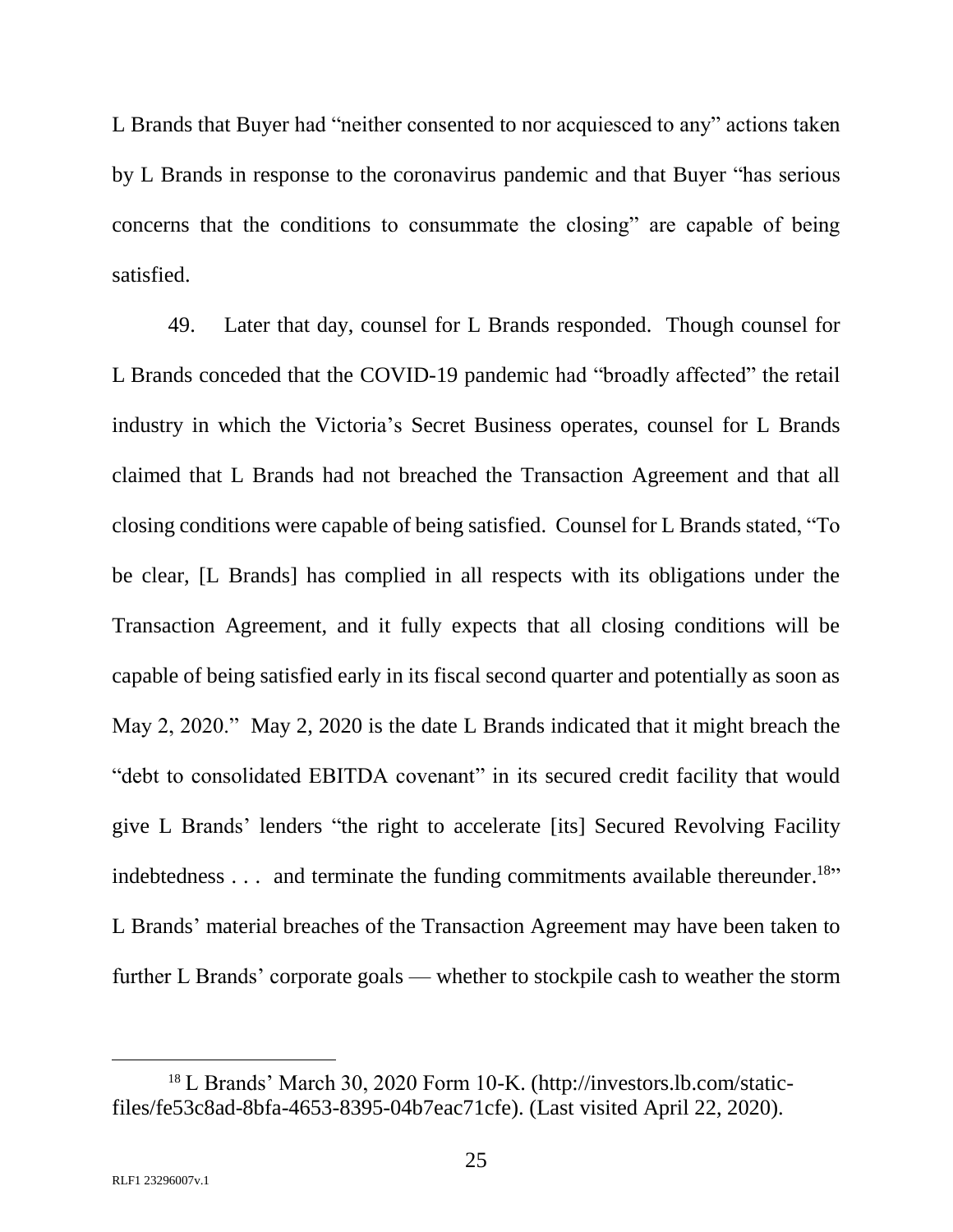of the COVID-19 pandemic, to stave off the aforementioned potential default under its secured credit facility, or to "strengthen [its] financial flexibility"<sup>19</sup>, but none of those reasons excuse L Brands' repeated, material and incurable breaches of the Transaction Agreement that have materially and irreparably damaged the standalone Victoria's Secret Business that L Brands now wishes to urgently hand over to Buyer.

50. On April 7, 2020, Buyer notified L Brands that as a result of certain actions taken by L Brands in response to the COVID-19 pandemic, "Buyer believes that L Brands is in material breach of the Transaction Agreement" and urged L Brands to respond to Buyer's detailed information requests to better understand the likely effects of L Brands' material breaches of the Transaction Agreement. Buyer's correspondence indicated that Buyer looked forward to receipt of this information "to allow us to properly assess logical next steps related to the transactions contemplated by the Transaction Agreement."

51. On April 8, 2020, L Brands responded, indicating that "L Brands rejects the contention that it has breached the . . . Transaction Agreement." L Brands indicated that "[w]e will evaluate and respond to your new requests for information and any additional requests consistent with [L Brands'] contractual obligations."

52. On April 13, 2020, Buyer "reiterate[d] that L Brands is in material

<sup>19</sup> *Id.*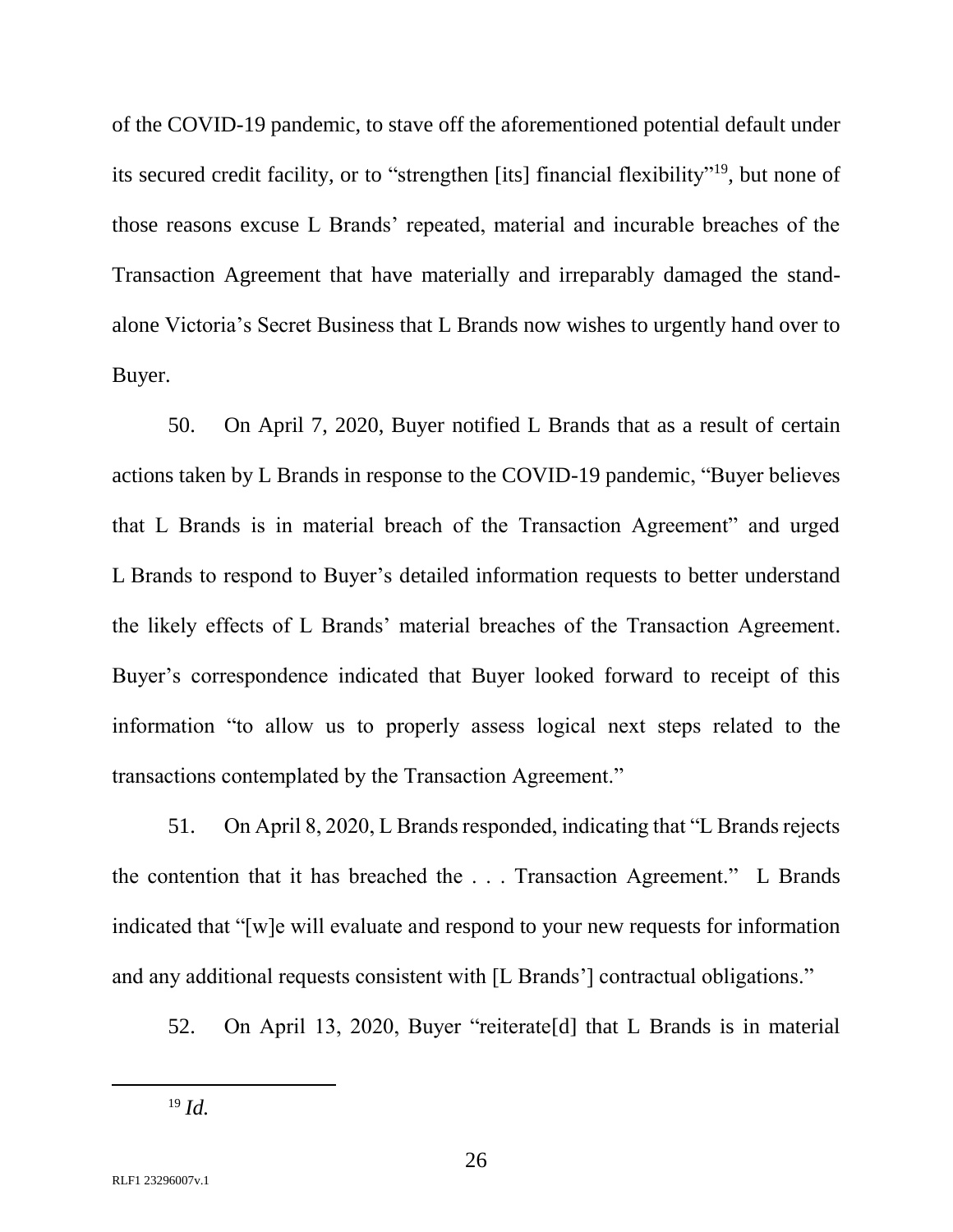breach of the Transaction Agreement by reason of certain actions taken by L Brands in response to the COVID-19 pandemic," and again reiterated that "Buyer neither consented to those actions, nor in any way acquiesced to them." Yet again Buyer implored L Brands to respond to Buyer's previous information requests to "assess the expected future performance of the Victoria's Secret business given the effects of the COVID-19 situation, which will be critical to allow [L Brands] and [Buyer] to have an informed negotiation about adjusting the purchase price and other economics of the contemplated acquisition of the Victoria's Secret business to take account of the COVID-19 situation."

53. On April 14, 2020, L Brands communicated that "L Brands has no obligation to renegotiate the purchase price or any other economic terms of the pending transaction." L Brands attempted to justify its material breaches of the Transaction Agreement as "consistent with the steps that retailers across the country have taken in response to the pandemic" and "consistent with the steps Sycamore has taken on behalf of other companies that it owns" — all of which is irrelevant to L Brands' material breaches of its covenant "to conduct the Business in the ordinary course consistent with past practice" as those other companies do not have a detailed set of obligations with respect to the conduct of their businesses associated with a M&A transaction. Moreover, L Brands' April 14, 2020 letter conceded that L Brands never sought Buyer's consent to L Brands' actions taken in response to the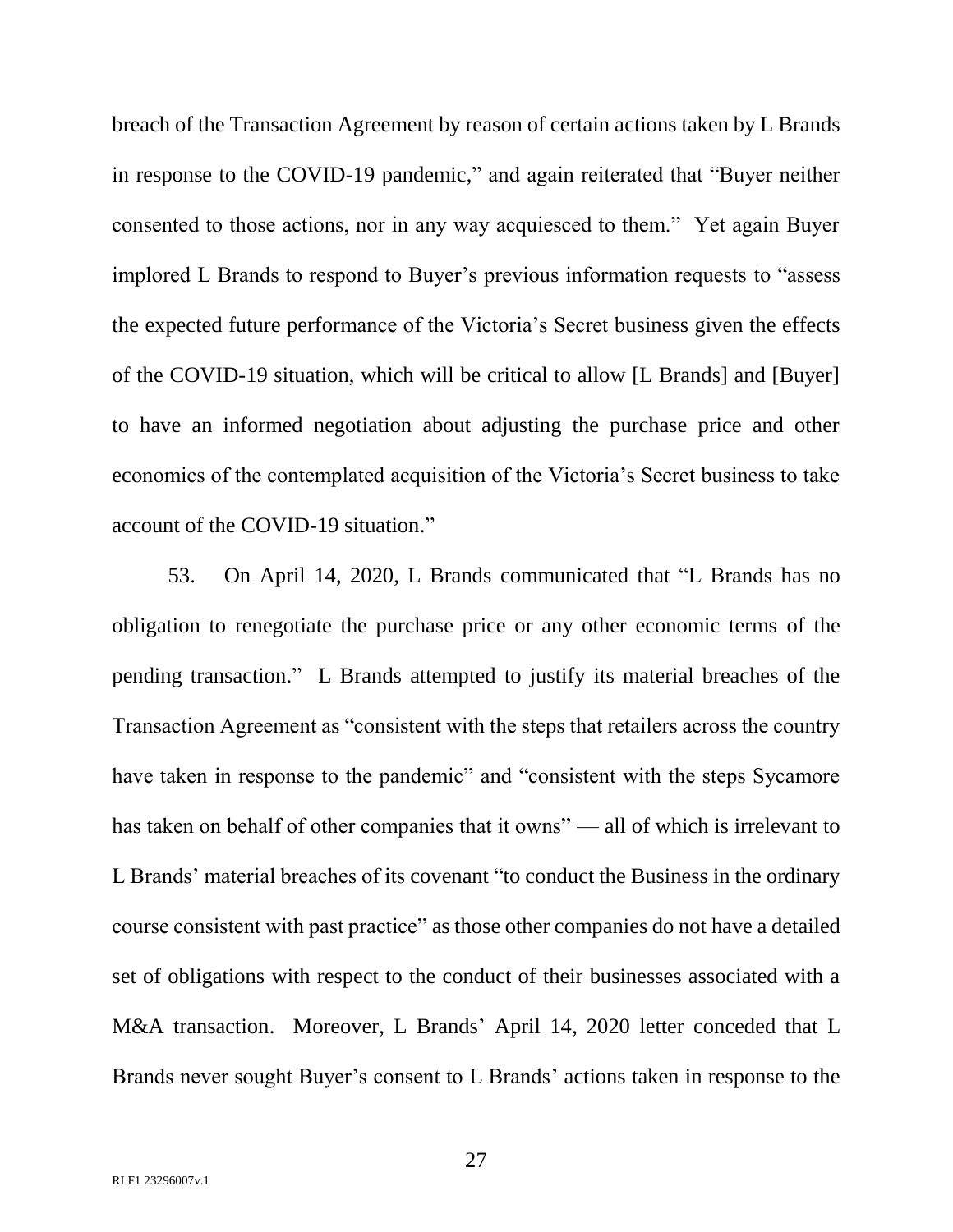COVID-19 pandemic, based on the mistaken belief that "L Brands did not need [Buyer's] consent to take these actions." L Brands further indicated that "[L Brands is] concerned . . . that Sycamore has requested information from L Brands about the Victoria's Secret business for use in connection with a potential renegotiation" and that "it is not reasonable for Sycamore to request information for the admitted purpose of seeking to change the economic terms of the transaction."

54. Based on L Brands' material and incurable breaches of the Transaction, and its stated position that "L Brands has no obligation to renegotiate the purchase price or any other economic terms of the pending transaction", Plaintiff terminated the Transaction Agreement on April 22, 2020. A true and correct copy of Buyer's termination letter dated April 22, 2020 is attached hereto as Exhibit B. Plaintiff was entitled to terminate the Transaction Agreement because "there has been a violation, breach or inaccuracy of any representation, warranty, covenant or agreement of [L Brands] contained in this Agreement, which violation, breach or inaccuracy would cause any of the conditions set forth in Section 8.02(a) or Section 8.02(b) not to be satisfied, and such violation, breach or inaccuracy . . . is not capable of being cured." TA § 10.01(b).

55. Plaintiff seeks the Court's intervention to adjudicate this ripe dispute and controversy between the parties.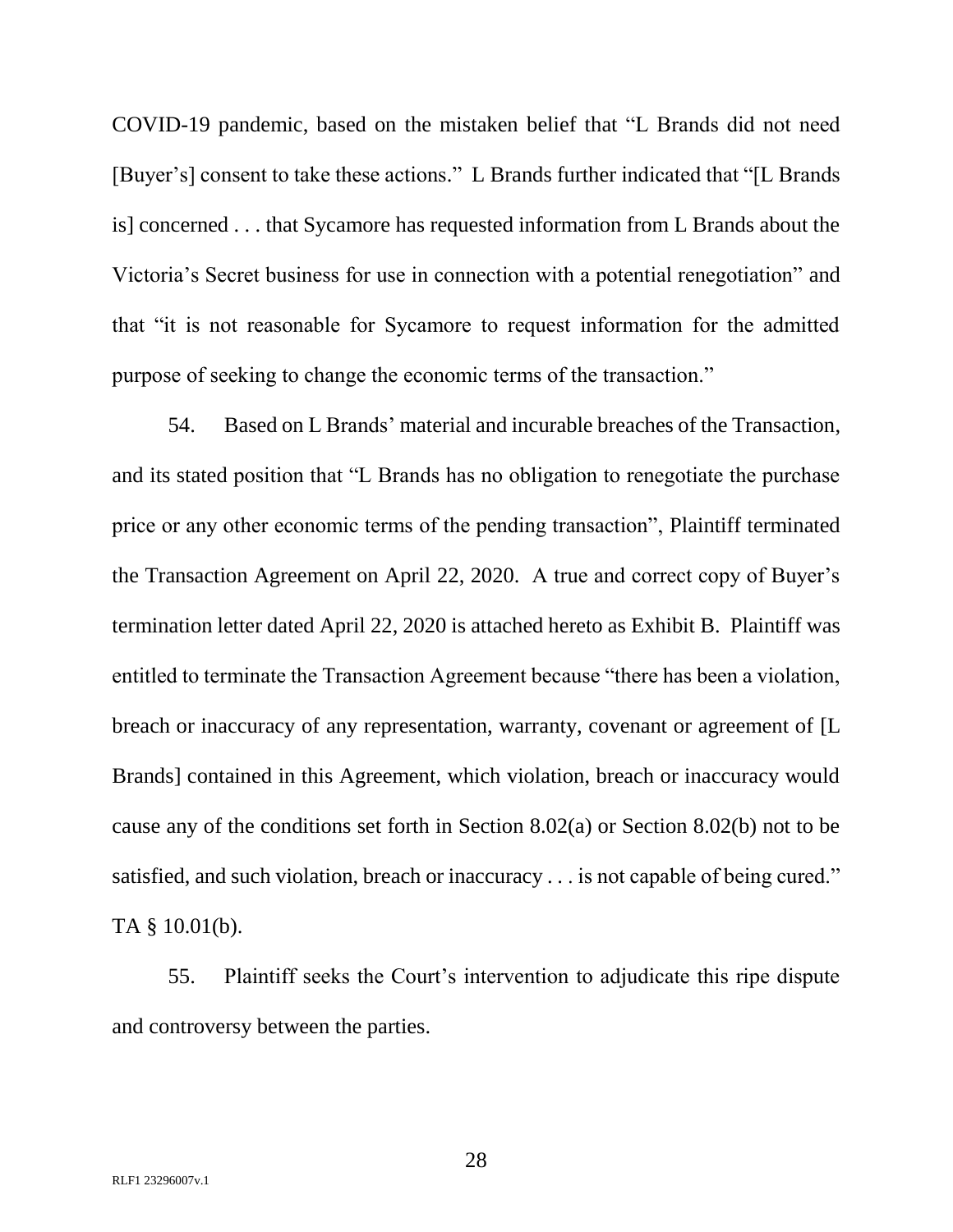### **COUNT I (DECLARATORY JUDGMENT)**

56. Plaintiff repeats and realleges the allegations above as if fully set forth herein.

57. The conditions precedent to Plaintiff's obligation to close the Transaction have not been met for the following reasons, among others:

- a) From at least March 2020, Defendant did not conduct the Victoria's Secret Business in the ordinary course consistent with past practice as required by Sections 5.01(a) and 3.09(b).
- b) There has been a Material Adverse Effect because a state of facts, circumstances and events have prevented and materially impeded the performance by Defendant of its obligations under the Transaction Agreement. TA  $\S 3.09(a)$ .
- c) Defendant has taken actions since the date of the Transaction Agreement without Buyer's consent that constitute a material breach of covenants in Section 5.01(b) and the representation in Section 3.09(c).
- d) There have been material violations of Defendant's representations and warranties in Section 3.09(b), Section 3.09(c), Section 3.10, Section 3.11(b), and Section 3.14(a) which, in the aggregate, constitute a Material Adverse Effect and, as such, Defendant has not satisfied a condition precedent to Plaintiff's obligation to close. TA  $\S$  8.02(b)(iii).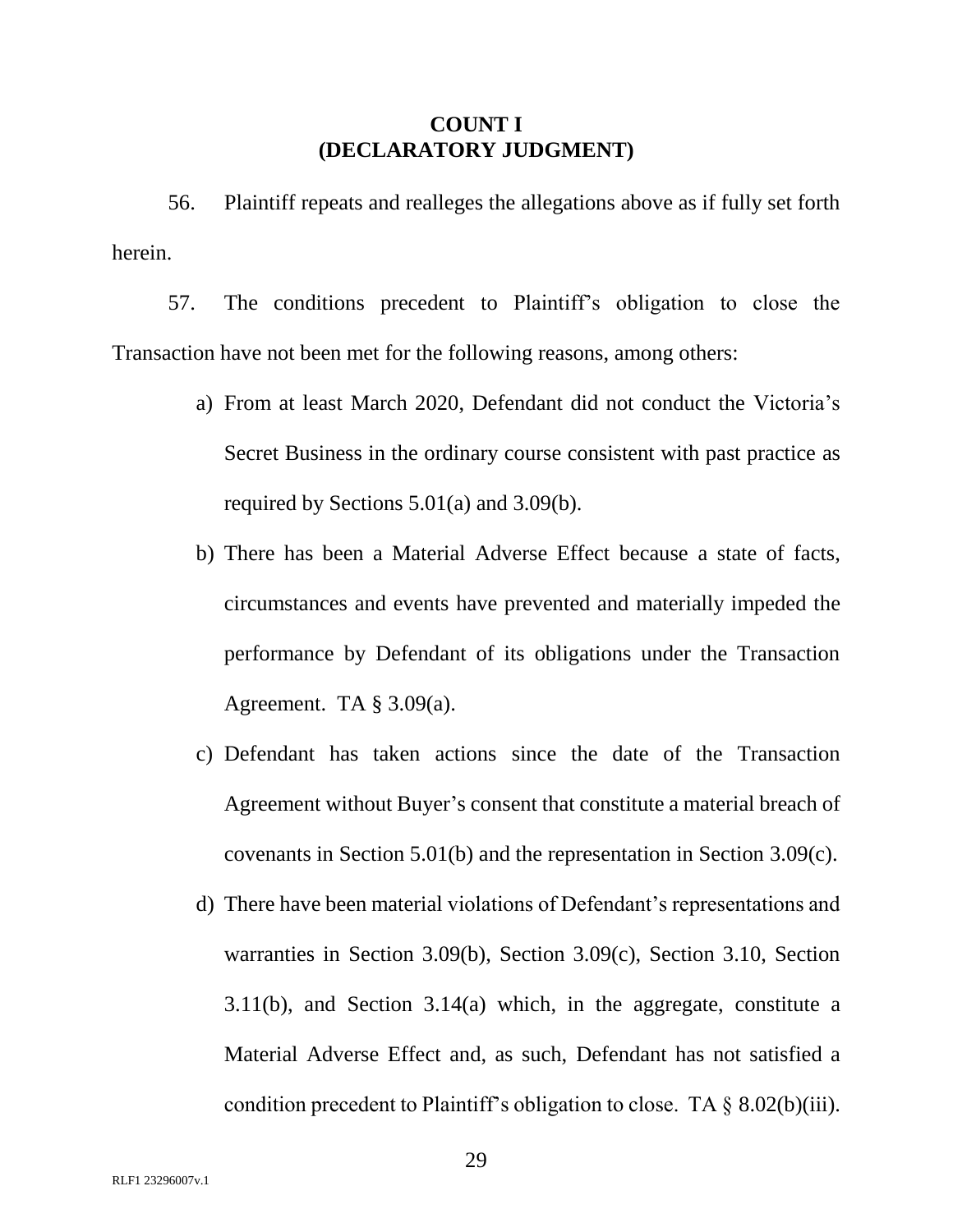58. These breaches constitute an incurable failure of the conditions to Plaintiff's obligation to close under Sections 8.02(a)(ii) and 8.02(b).

59. Plaintiff has complied with, and is in compliance with, all of its obligations under the Transaction Agreement and has not breached, and is not in breach of, the Transaction Agreement.

60. Plaintiff terminated the Transaction Agreement on April 22, 2020.

61. Defendant has claimed that it is entitled to performance of Plaintiff's alleged obligations under the Transaction Agreement, including but not limited to the obligation to close the transactions contemplated by the Transaction Agreement. As such, an actual controversy exists between the parties as to whether the conditions precedent to such obligations have been satisfied. Accordingly, Plaintiff is entitled to a judgment declaring that the conditions precedent to closing have not been satisfied, and cannot be satisfied, and that it was entitled to terminate the Transaction Agreement.

62. Plaintiff has no adequate remedy at law.

WHEREFORE, Plaintiff respectfully requests that this Court enter an order as follows:

A. Declaring that the conditions precedent to closing under Section 8.02 of the Transaction Agreement have not been satisfied and cannot be satisfied;